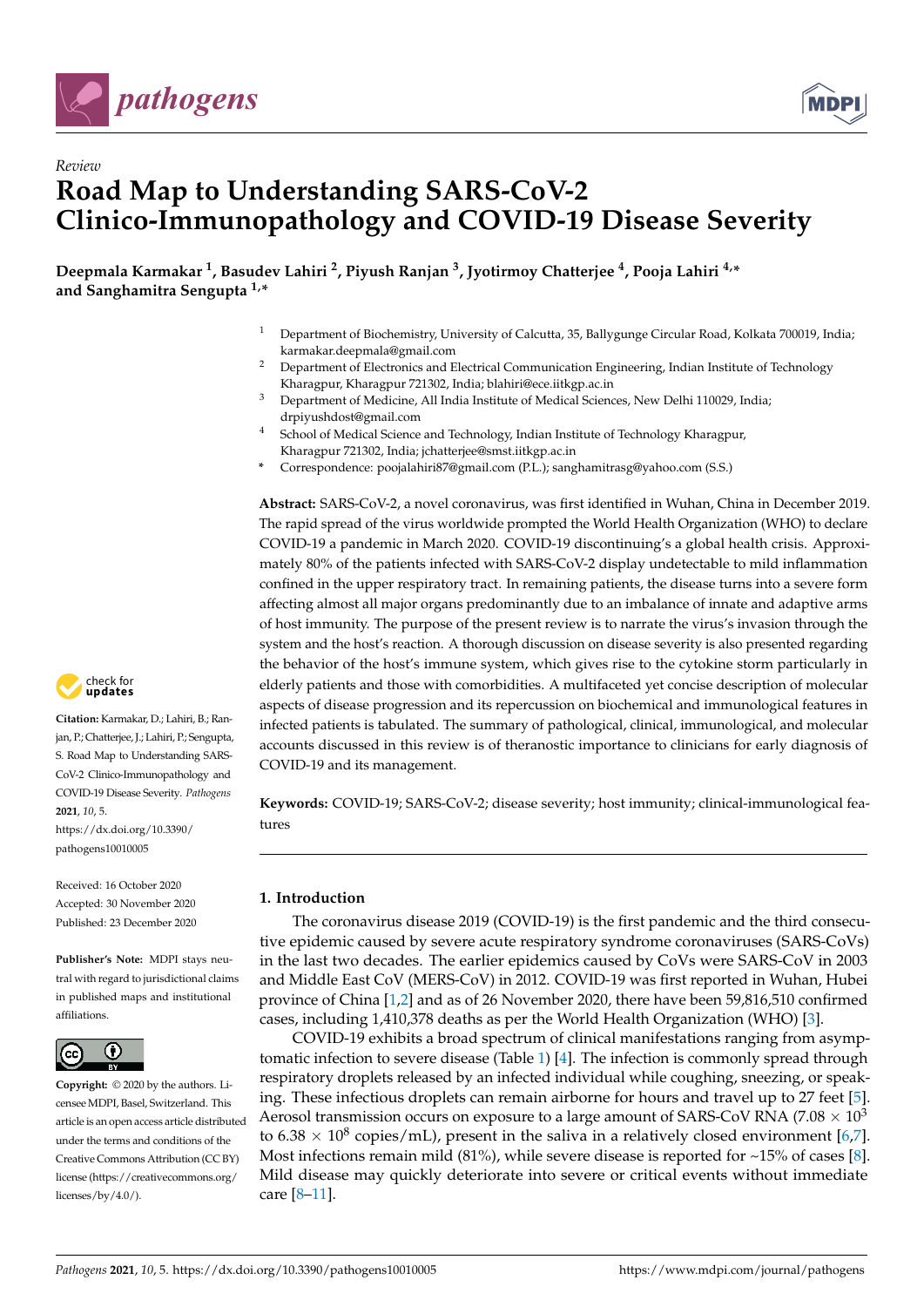Identifying risk factors for SARS-CoV-2 infection and developing the severe illness is of paramount interest to scientists worldwide. Reports suggest that manifestations of a severe form of the disease are predominantly found in children below 1 year [12], adults over 65 years [13,14], pregnant women [15], and immunocompromised individuals [7,16]. Additionally, the COVID-19 prevalence in men is higher (51.4 to 73.2%) than that in women [17,18]. Moreover, a higher case-fatality rate is observed in COVID-19 patients with pre-existing comorbidities such as diabetes mellitus (7.3%), respiratory disease (6.5%), cardiovascular disease (10.5%), hypertension (6%), and oncological complications (5.6%) [19]. Of note, obesity is associated with most of the comorbidities mentioned above and has also been reported to influence the host response to SARS-CoV-2 infection. A meta-analysis showed that COVID-19 individuals with BMI > 30 had a high mortality risk (>46.0%), presumably attributed to persistent low-grade chronic inflammation and suppressed immunity [20,21]. The exact mechanisms underlying the observed association between obesity and COVID-19-severity need further research. Furthermore, the association of the ABO blood group with indices of disease severity and multiorgan dysfunction in COVID-19 has been reported [22]. Critically ill COVID-19 patients with blood groups A, B, and AB are at an increased risk for requiring mechanical ventilation and prolonged ICU admission compared with patients with blood group O [22]. Even in blood group O patients with hypertension, which is the most frequent comorbidity among COVID-19 patients, a significantly lower value of prothrombotic indices, and a lower rate of cardiac injury and deaths have been reported [23].

There is no doubt that SARS-CoV-2 infection has led to an unprecedented and challenging public health crisis worldwide. Hence, the present review focuses on elaborating the SARS-CoV-2 characteristics, its interaction with the host immune processes, and major therapeutic interventions to highlight a precise notion about the infection cycle, molecular and clinical aspects of disease pathogenesis. It also provides a comprehensive account of clinical features and biochemical abnormalities in COVID-19 patients that will help the medical and scientific communities to find potential predictors of disease severity. The insight accrued from this article may help in designing the appropriate immune intervention for treatment strategy for COVID-19.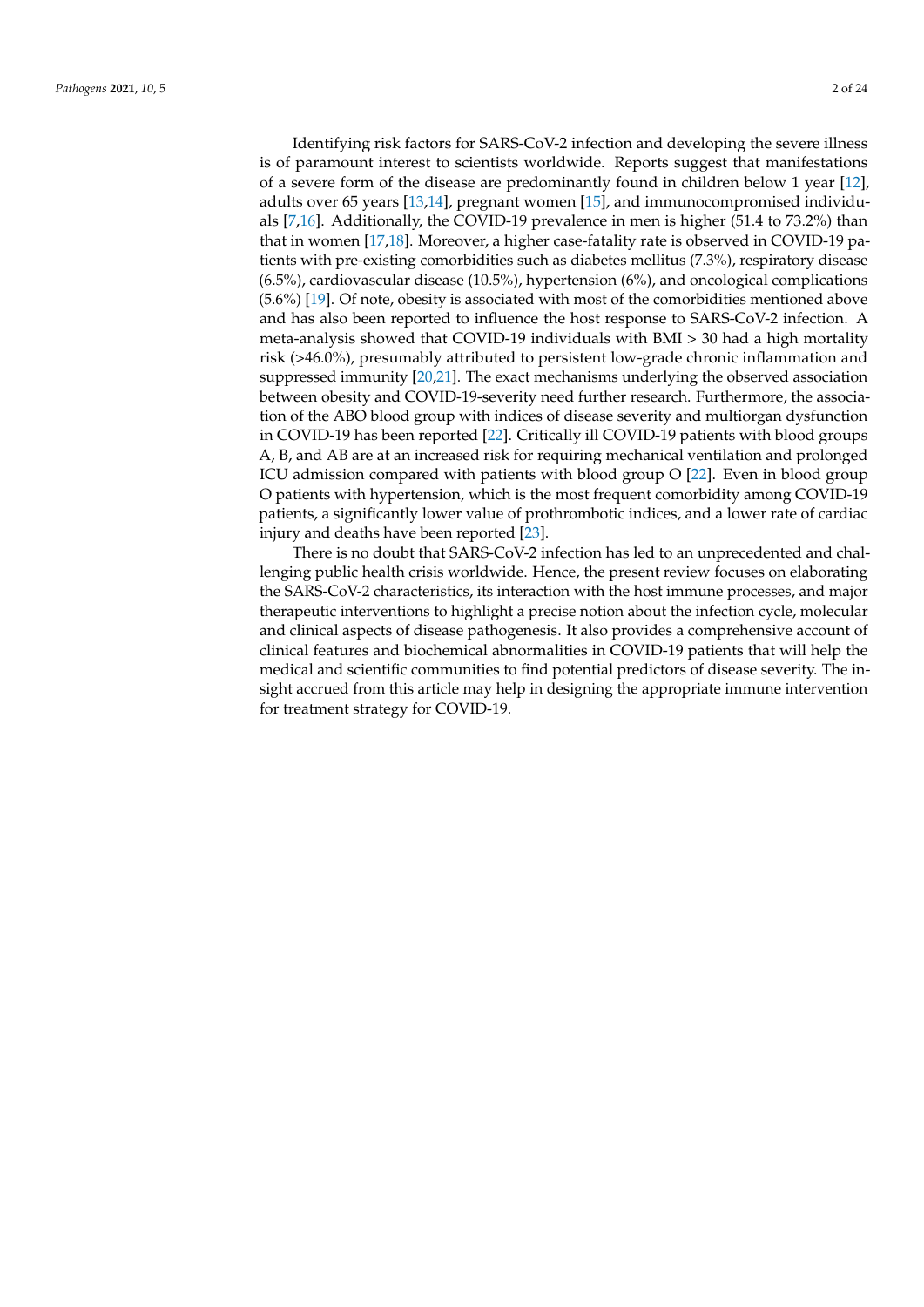| <b>Types</b>                      | <b>Clinical Features</b>                                                                                                                                                                                                                                                                                                                                                                                                                                                        | <b>Radiological Features</b><br>#                                          | Biochemical/Molecular<br><b>Features</b>                                                                                                                                                                                                                                                        | Ref         |
|-----------------------------------|---------------------------------------------------------------------------------------------------------------------------------------------------------------------------------------------------------------------------------------------------------------------------------------------------------------------------------------------------------------------------------------------------------------------------------------------------------------------------------|----------------------------------------------------------------------------|-------------------------------------------------------------------------------------------------------------------------------------------------------------------------------------------------------------------------------------------------------------------------------------------------|-------------|
| Asymptomatic or<br>Presymptomatic | No clinical symptoms and<br>signs.                                                                                                                                                                                                                                                                                                                                                                                                                                              | Normal chest imaging                                                       | Positive nucleic acid test*<br>↑Lymphocytes<br>↓Eosinophils and<br>basophils count<br>Normal or $\uparrow$ LDH, creatine<br>kinase, AST, ALT levels<br>Normal or $\uparrow$ Fibrinogen,<br>D-dimer, CRP levels<br>↑Erythrocyte<br>sedimentation rate (ESR)<br>↑IgM, IgG, and IgA<br>antibodies* | $[24 - 26]$ |
| Mild or Moderate                  | Acute upper respiratory<br>tract infection (fever, cough,<br>sore throat, headache,<br>runny nose, sneezing,<br>anosmia, fatigue, myalgia)<br>Pneumonia with no<br>obvious hypoxemia<br>Digestive symptoms<br>(nausea, vomiting,<br>abdominal pain, diarrhea)                                                                                                                                                                                                                   | Lesions in chest<br>imaging                                                | Positive nucleic acid test<br><i><b>†LDH *, AST *, ALT *,</b></i><br>blood urea *, creatinine *,<br>CRP <sup>*</sup> , D-dimer <sup>*</sup><br>Normal procalcitonin<br>$\downarrow$ ESR *                                                                                                       | $[26 - 28]$ |
| Severe or Critical                | Pneumonia with<br>hypoxemia (SpO2 $\leq$ 93%),<br>acute respiratory distress<br>syndrome (ARDS), severe<br>dyspnea and tachypnea<br>(respiratory rate $\geq 30$<br>times/min, Arterial oxygen<br>partial pressure (PaO2)/<br>Fractional inspired oxygen<br>(FiO2) ratio $\leq$ 300 mmHg,<br>and/or $\geq$ 50% lung<br>infiltrates within 24 to 48 h)<br>Septic shock<br>Myocardial injury and/or<br>failure<br>Acute kidney injury<br>Coagulation dysfunction<br>Encephalopathy | Hallmark patchy<br>shadows and<br>ground-glass opacity<br>in chest imaging | ↑Procalcitonin<br>Peripheral blood<br>lymphocyte levels<br>↑Inflammatory factors<br>(neutrophils)                                                                                                                                                                                               | [26, 27]    |

**Table 1.** Types, signs, and symptoms of COVID-19 infection.

The symbol "↑" is denoted as increased/unregulated and "↓" as decreased/reduced expression level for each parameter. # Derived from chest CT findings. Parameters marked with \* show a similar trend in the subsequent stage. CRP, C-reactive protein; LDH, Lactate dehydrogenase; ALT, Alanine aminotransferase; AST, Aspartate aminotransferase.

#### **2. SARS-CoV-2 Infection and COVID-19 Pathogenesis**

#### *2.1. Infection Cycle*

SARS-CoV-2 can be transmitted from human to human through direct/indirect contact via salivary-respiratory droplets that penetrate the body through the nose or mouth (Figure 1) [29]. Following the entry of SARS-CoV-2, the spike (S) glycoprotein through its S2 domain binds to the host receptor angiotensin-converting enzyme 2 (ACE2) in the apical surface of respiratory tract epithelial cells, which abundantly expresses ACE2. This is a key step in the pathogenesis of SARS [30–32]. A study using single-cell RNA-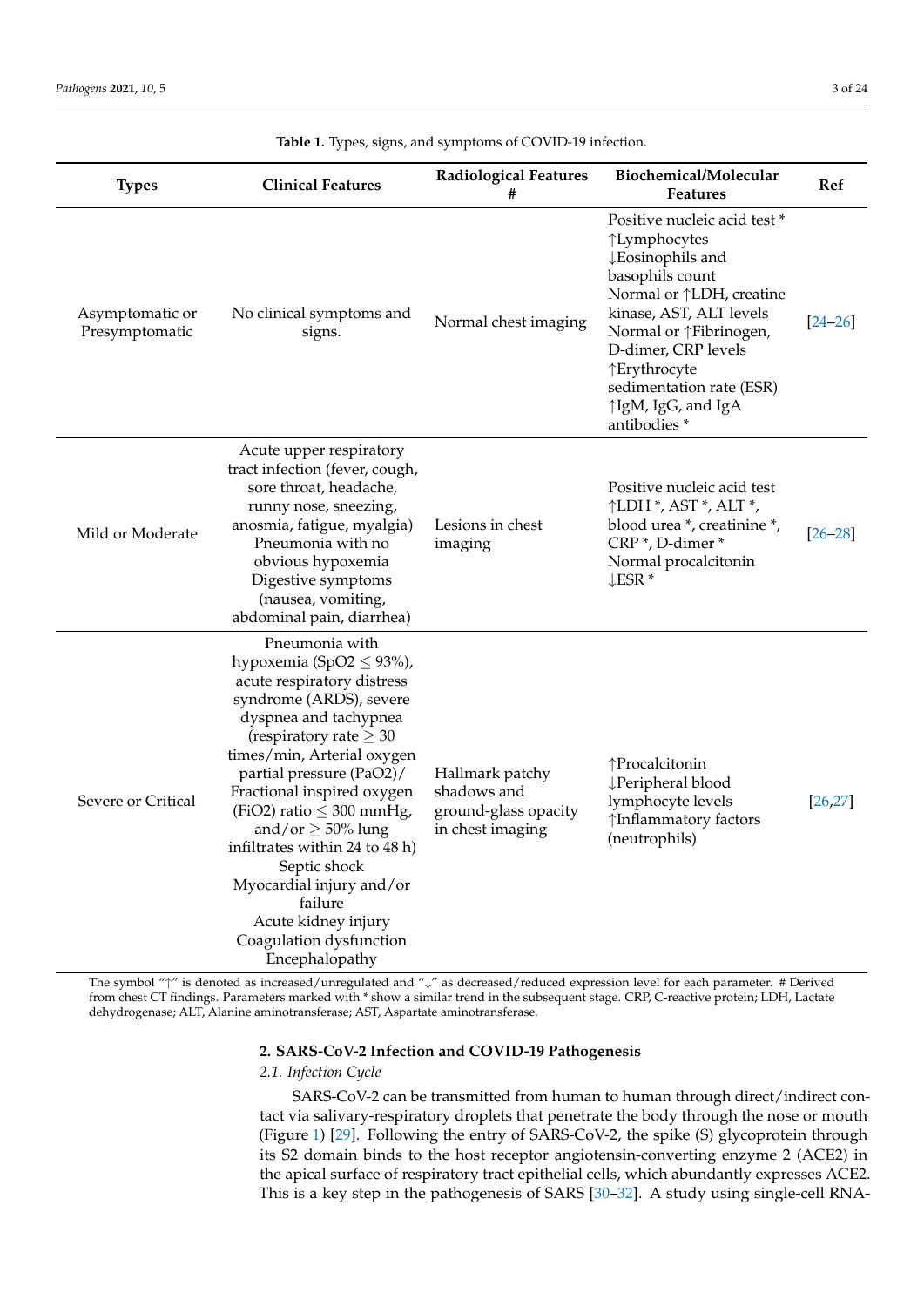sequencing datasets found that the ACE2 receptor and its associated protease TMPRSS2 are highly expressed in the nasal goblet and ciliated cells [33]. There are shreds of evidence of co-expression of these proteins in superficial conjunctival cells in a minority of COVID-19 patients [14]. Studies have also shown that recombinant ACE2-Ig antibody, a SARS-CoV-specific human monoclonal antibody, and the serum from convalescent SARS-CoV-2-infected patients could neutralize SARS-CoV-2 and confirmed ACE2 as the host receptor for SARS-CoV-2 [34–37]. After internalization and fusion with intracellular membranes, the viral genomic RNA (gRNA) is released into the cytoplasm of the infected cell, and the uncoated RNA translates two polyproteins: pp1a and pp1ab that encode nonstructural proteins (Nsp) 1–11 and 1–16, respectively [38–40]. A replication-transcription complex replicates and synthesizes a nested set of sub genomic RNAs (sgRNAs), which encode structural and accessory proteins [41]. Viral structural proteins are translated into rough endoplasmic reticulum (RER) and move along the secretory pathway into the endoplasmic-reticulum–Golgi intermediate compartment (ERGIC), where they assemble. Virions are then transported to the cell surface in vesicles and released by exocytosis [42]. Released virions invade adjacent sub epithelial tissues, endothelium, and other tissues. Postmortem studies have demonstrated that apart from epithelial cells, SARS-CoV-2 RNA has also been found in the endothelial cells in the capillary beds of the heart, stomach, and lungs of COVID-19 cases [43]. Notably, an increased ACE2 presentation on the surface epithelium, blood vessels (endothelial), and supporting tissues (basement membrane, fibroblasts) in nearly all organs augment the rapid spread of circulatory SARS-CoV-2 in the body [34]. In addition to ACE2, SARS-CoV-2 can interact with a number of cellular proteins, namely dipeptidyl peptidase-4 (DPP4), CD147 (basigin), glucose-regulated protein (GRP78), angiotensin II type 2 receptor (AGTR2), and alanyl amino peptidase (ANPEP) and utilize co-receptors, such as neuropilin-1 (NRP-1), dendritic cell-specific intercellular adhesion molecule-3-grabbing non-integrin 1 (DCSIGN1), cell adhesion molecule 5 (CEACAM5), heparin sulfate, and ganglioside GM1 [44,45]. NRP-1, a receptor for fur in-cleaved substrates, which is abundantly expressed in the respiratory tract, blood vessels, and neurons, has been shown to contribute to SARS-CoV-2 infectivity [46]. Polymorphisms and increased expression of TLR7/8 are also correlated with an individual's vulnerability to SARS-CoV-2 infection [47]. Furthermore, evasion of types 1 and 3 interferons initiation gives the virus a replicative head start and allows it to spread within multiple tissues by compromising the antiviral immune system [48].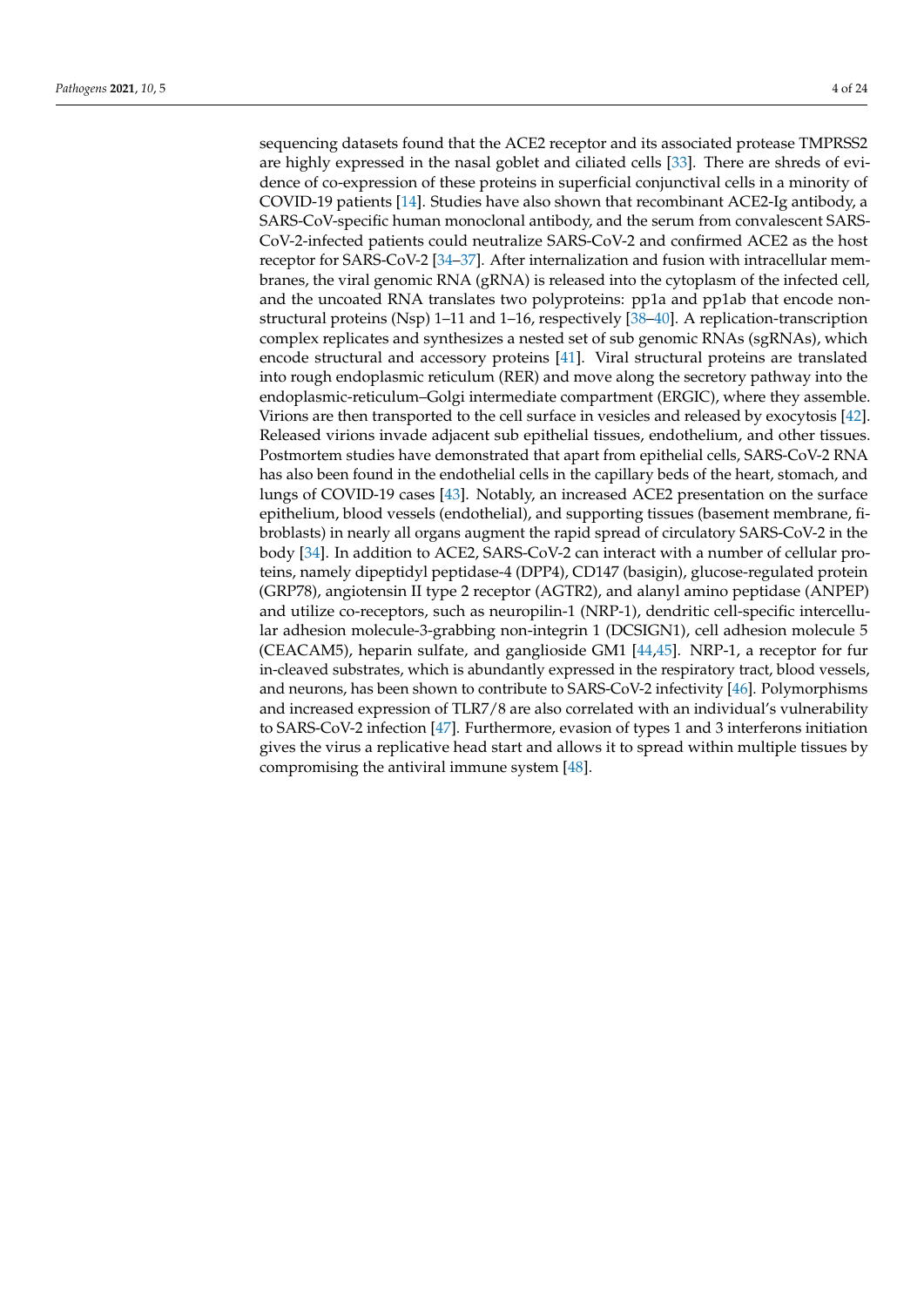

with  $\alpha$  multiple tissues by compromising the anti-viral immune system  $\alpha$  and  $\alpha$ 

Figure 1. SARS-CoV-2 life cycle and pathogenesis. SARS-CoV-2 enters through direct or indirect **Figure 1.** SARS-CoV-2 life cycle and pathogenesis. SARS-CoV-2 enters through direct or indirect contact with infectious respiratory droplets. After infiltration from the upper respiratory tract to the alveoli, the spike proteins bind to ACE2 receptors. Endocytosis or direct fusion of the viral envelope with the host plasma membrane takes place. With the assistance from host proteolytic enzymes, such as transmembrane protease serine 2 (TMPRSS2), the virus particle is uncoated to release single-stranded RNA (ssRNA) genome into the cell cytoplasm. A multiprotein replicase-transcriptase complex synthesizes genomic and sub genomic RNA by the replication and transcription processes respectively. The structural and accessory proteins are translated inside the rough endoplasmic reticulum (RER). The assembly of viral structural-spike (S), envelope (E), and membrane (M) with nucleocapsid (N) proteins occurs at the endoplasmic-reticulum–Golgi intermediate compartment (ERGIC). New virions are assembled by budding into intracellular membranes followed by vesicle-mediated  $\frac{1}{2}$  exocytosis and advanced infection of the vital organs.  $\mathcal{L}_{\mathcal{B}}$ 

## mediated exocytosis and advanced infection of the vital organs. *2.2. Tissue and Organ Damages*

The pathogenesis of SARS-CoV-2 infection begins when the virus passes through the tract. The earliest symptoms include fever, cough, myalgia, headache, and loss of smell large and the callege by in-profits include to early collage, in-jungual, includedly, and tool of since a canonical proposition (anosmia) and taste (hypogeusia) (Table 2) [14]. One of the possible factors extractions, contains includes direct or indirect damage of the receptor neurons located in<br>causing anosmia includes direct or indirect damage of the receptor neurons located in  $\frac{1}{2}$   $\frac{1}{2}$   $\frac{1}{2}$   $\frac{1}{2}$ . One of the possible factors causing anosmia includes direct or  $\frac{1}{2}$   $\frac{1}{2}$   $\frac{1}{2}$   $\frac{1}{2}$   $\frac{1}{2}$   $\frac{1}{2}$   $\frac{1}{2}$   $\frac{1}{2}$   $\frac{1}{2}$   $\frac{1}{2}$   $\frac{1}{2}$   $\frac{1}{2$ the olfactory epithelium by a virus-induced cytokine storm and infiltration of immune<br>cells [40] nasal and larynx mucosal membranes and enters the lungs through the upper respiratory cells [49].

Although the lungs are the primary organ affected in SARS-CoV-2 infection, other organs, namely the heart, gastrointestinal tract, kidney, liver, brain, spleen, lymph nodes, and testes, are not spared (Table 2). Increased ACE2 expression in these tissues correlates with the disease severity and propensity of multiorgan failure [50,51]. One of the reasons that COVID-19 patients with cardiovascular complications are susceptible to heart attack is that thepericytes and capillary endothelial cardiac cells express higher levels of ACE2 [52]. ACE2 is a crucial part of the renin-angiotensin system and counterbalances ACE1 and angiotensin-II. Angiotensin-II is a pro-inflammatory and vasoconstrictive factor that promotes organ damage. The depletion of ACE2 by SARS-CoV-2 tilts the balance in favor of the fatal ACE1/angiotensin-II axis and promotes tissue injury leading to hypercoagulability [53]. Approximately 40.1% of SARS-CoV-2patients develop acute kidney injury (AKI) with a mortality rate of 71.1% and 2 to 10% of COVID-19 patients manifest gastrointestinal symptoms such as vomiting, diarrhea, and abdominal pain [54–56]. The presence of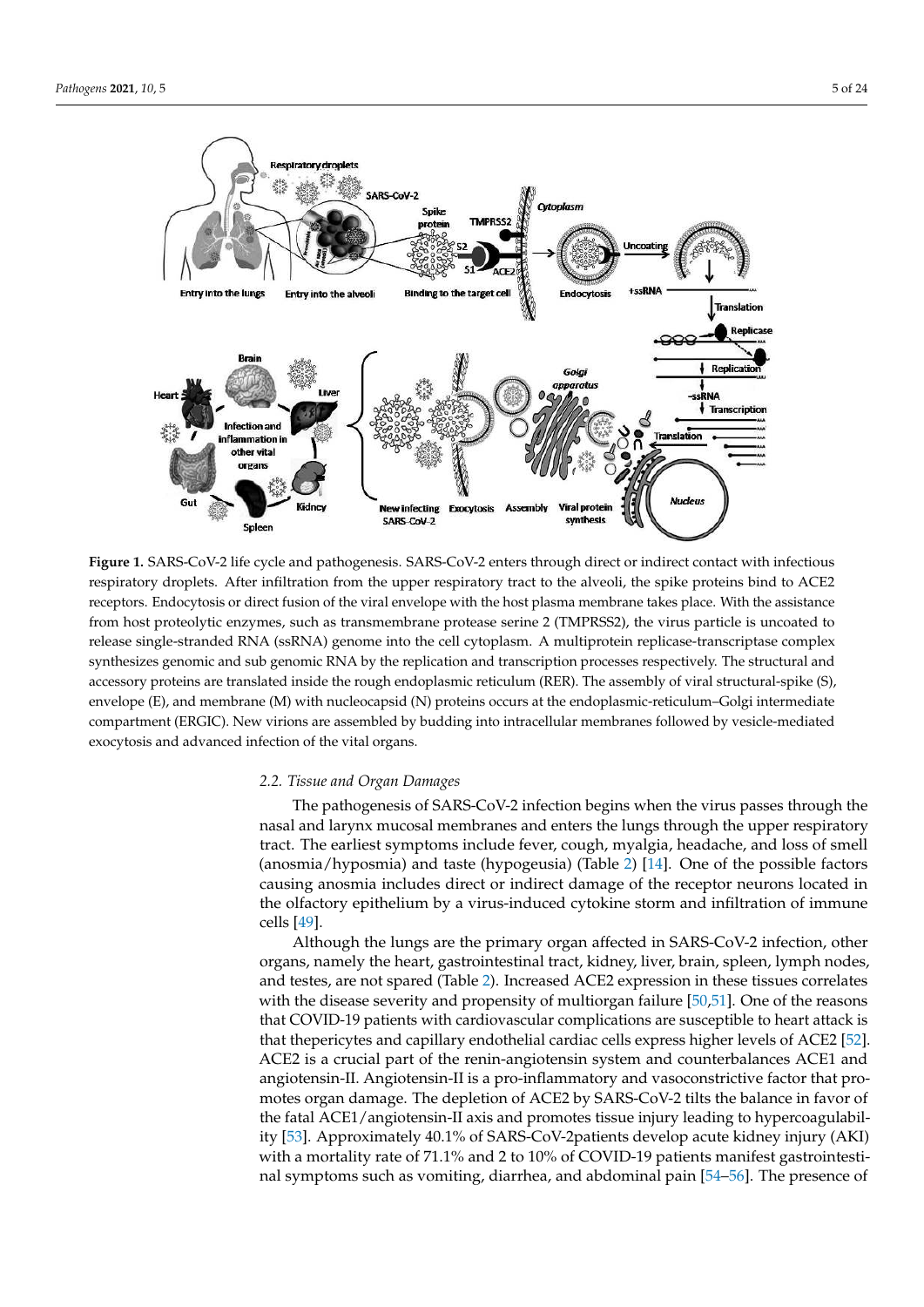SARS-CoV-2 in fecal samples in a single-cell transcriptomic study provides evidence that the digestive system may serve as a potential route for transmission of SARS-CoV-2 [14,57]. Abnormal liver functions are frequently reported as an extra pulmonary clinical feature among COVID-19 patients [58]. Chen Y et al. have demonstrated that the SARS-CoV-2 can directly infect lymph nodes and spleens to reduce lymphocytes through enhancing IL-6 (interleukin, IL)-mediated Fas up regulation [59]. Consequently, in the early infection stage, the peripheral white blood cell (WBC) count declines and lymphopenia is observed, that affects the antibody production [14,60]. Detailed clinic pathological information conducted in a large population is required to clarify the transmission, pathogenesis, and disease severity caused by SARS-CoV-2.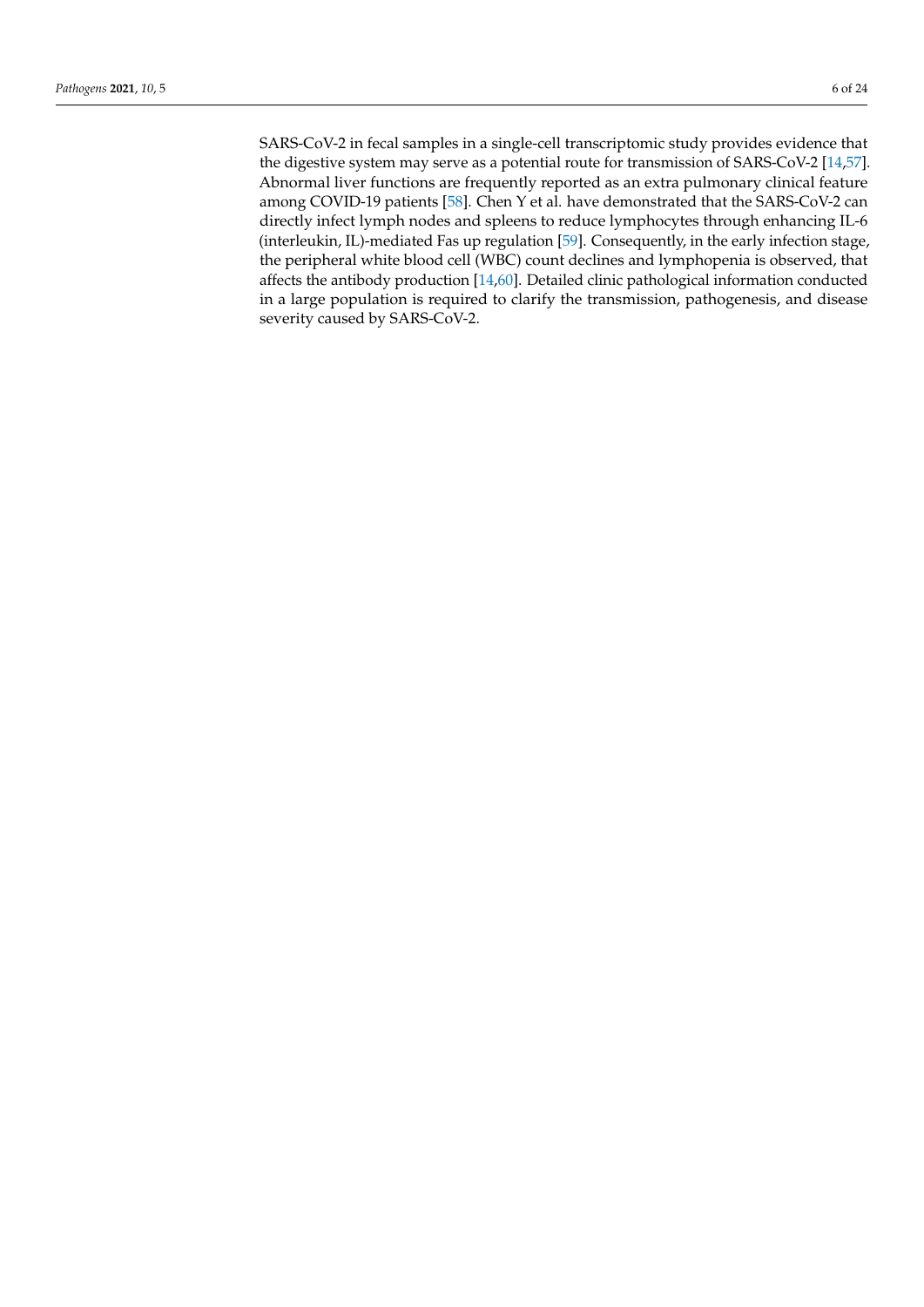| Organs/Tissues       | Pathology                                                                                                                                                                                                                                                                                       | <b>Clinical Symptoms</b>                                                                                                            | Onset of<br><b>Disease</b>  | <b>ACE2</b> Expression                                                        | Organ<br>Failure<br><b>Risk</b> | Ref                  |
|----------------------|-------------------------------------------------------------------------------------------------------------------------------------------------------------------------------------------------------------------------------------------------------------------------------------------------|-------------------------------------------------------------------------------------------------------------------------------------|-----------------------------|-------------------------------------------------------------------------------|---------------------------------|----------------------|
| Respiratory<br>tract | Diffuse alveolar damage (DAD) hyaline<br>membranes, edema, and fibrosis<br>Macrophagic or mixed cellular infiltration<br>Multinuclear giant cells<br>Atypical reactive pneumocytes<br>Vascular injury<br>Positive in situ hybridization signals in<br>pneumocytes, lymphocytes, and macrophages | Early: Fever, dry cough, difficulty<br>in breathing (dyspnea), shortness<br>of breath (tachypnea), myalgia<br>Late: Pneumonia, ARDS | $2-3$ days<br>7-8 days      | 2% (Respiratory<br>epithelial cells)                                          | High                            | $[61 - 66]$          |
| Digestive<br>tract   | Intestines: no noticeable pathological changes<br>Mucosal lymphoid tissue depletion<br>Positive in situ hybridization signals in mucosal<br>epithelial cells                                                                                                                                    | Early: Nausea, vomiting, diarrhea,<br>abdominal pain, loss of appetite<br>(anorexia)<br>Late: Esophageal bleeding                   | $2-3$ days<br>Within 7 days | $\sim$ 30% (Ileal<br>epithelial cells)<br>>1% (Esophagus<br>epithelial cells) | High                            | [18, 55, 57, 64, 67] |
| Urogenital<br>tract  | Kidneys: acute tubular necrosis, edema, vacuolar<br>degeneration, inflammation, swollen endothelial<br>cells<br>Positive in situ hybridization signals in the<br>epithelial cells of the distal tubules                                                                                         | Decreased urine output<br>Swelling in legs, ankles, or feet<br>Acute kidney injury (AKI)                                            | Within 7 days               | 4% (Kidney<br>proximal tube)<br>2.4% (Bladder<br>urothelial cells)            | High                            | $[64, 67 - 70]$      |
| Heart                | Edema and atrophy of myocardial fibers                                                                                                                                                                                                                                                          | Irregular heartbeat<br>Acute coronary syndromes (ACS)<br>Acute myocardial infarction<br>(AMI)                                       | Within 7 days               | 7.5% (Myocardial<br>cells)                                                    | High                            | [64, 68, 69, 71]     |
| <b>Testes</b>        | Germ cell destruction<br>Apoptotic spermatogenetic cells                                                                                                                                                                                                                                        | Testicle inflammation (Orchitis)                                                                                                    | $7-10$ days                 | High (Cells in<br>seminiferous ducts,<br>Leydig cells)                        | High                            | [72, 73]             |
| Liver                | No specific pathological changes<br>In some cases, necrosis, and evidence of<br>apoptosis                                                                                                                                                                                                       | Liver dysfunction                                                                                                                   | Within 7 days               | <1% (Hepatocytes)                                                             | Low                             | [64, 68]             |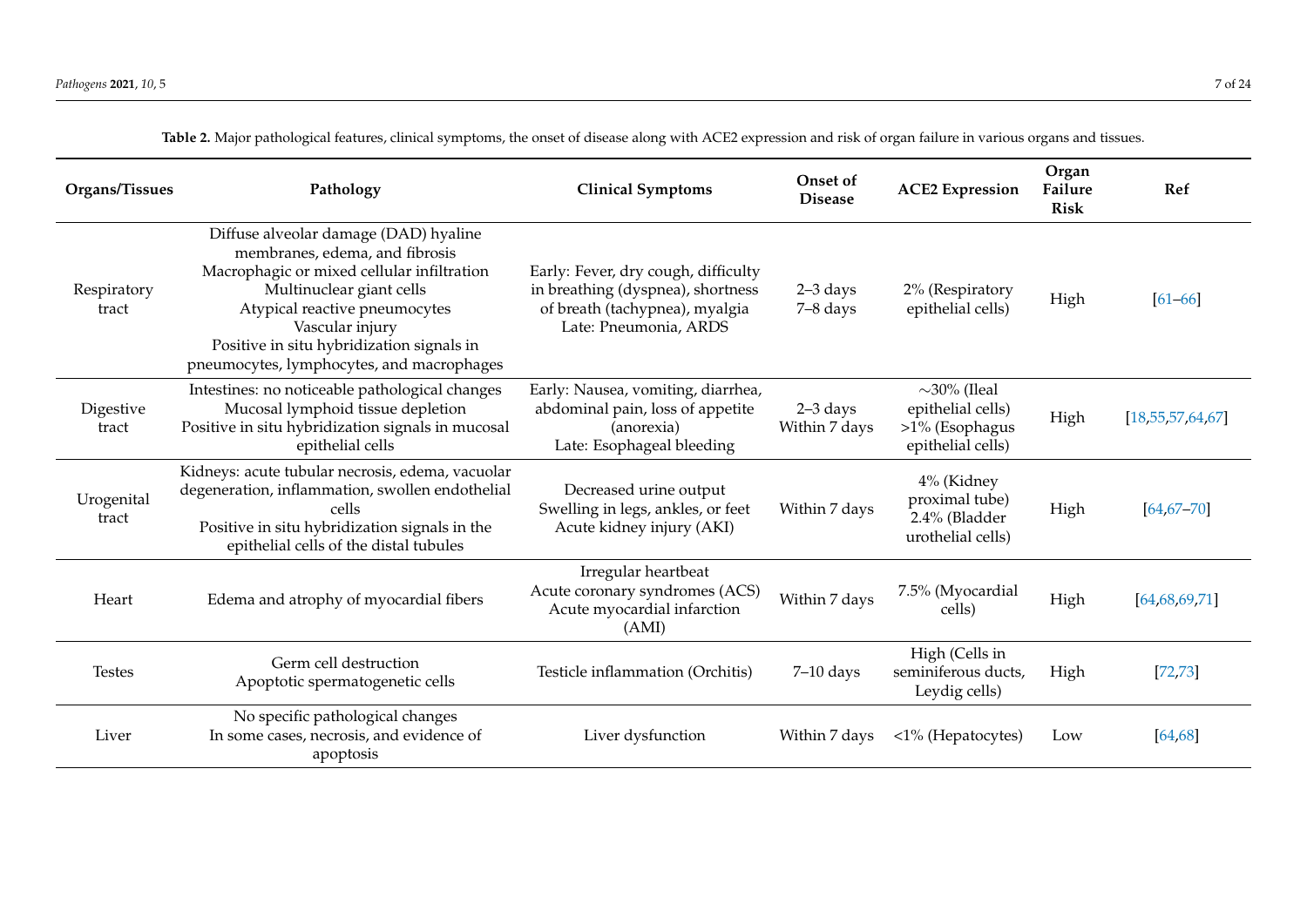| Table 2. Cont.            |                                                                                                                                                                         |                                                                                                                                                                |                                  |                          |                                 |                             |
|---------------------------|-------------------------------------------------------------------------------------------------------------------------------------------------------------------------|----------------------------------------------------------------------------------------------------------------------------------------------------------------|----------------------------------|--------------------------|---------------------------------|-----------------------------|
| Organs/Tissues            | Pathology                                                                                                                                                               | <b>Clinical Symptoms</b>                                                                                                                                       | Onset of<br><b>Disease</b>       | <b>ACE2</b> Expression   | Organ<br>Failure<br><b>Risk</b> | Ref                         |
| Central<br>nervous system | Edema and degeneration of neurons<br>In situ hybridization-positive neurons                                                                                             | Early: Fatigue, anosmia, dysgeusia<br>Late: unconsciousness<br>Confusion<br>Ataxia, seizures, neuralgia<br>Acute cerebrovascular disease and<br>encephalopathy | $2-3$ days<br>Around 7-8<br>days | $\langle 1\%$ (low)      | Low                             | $[62, 73 - 75]$             |
| Spleen and<br>lymph nodes | Lymphocyte depletion in spleen and lymph nodes<br>with architectural disruption<br>Splenic white pulp atrophy<br>Positive in situ hybridization signals in immune cells | Lymphocytopenia, Leucocytophenia<br>Fever, cough<br>Skin rash                                                                                                  | Within 7 days                    | $\langle 1\%$ (low)      | Low                             | $[62, 64, 68, 69, 76 - 78]$ |
| Skeletal<br>Muscles       | My fiber necrosis and atrophy<br>Few regenerative myofibers                                                                                                             | Early: myalgia<br>Late: difficulty walking<br>Facial shock                                                                                                     | $2-3$ days<br>Within 7-9 days    | No                       | Low                             | [68, 79]                    |
| Adrenal gland             | <b>Necrosis</b><br>Monocyte and lymphocyte infiltration                                                                                                                 | Primary adrenal insufficiency (PAI)                                                                                                                            | 7-8 days                         | Low (Glandular<br>cells) | Low                             | [62, 64, 68, 80]            |
| Thyroid gland             | Destruction of follicular epithelial cells                                                                                                                              | Osteonecrosis                                                                                                                                                  | 7 days                           | Low (Glandular<br>cells) | Low                             | [81]                        |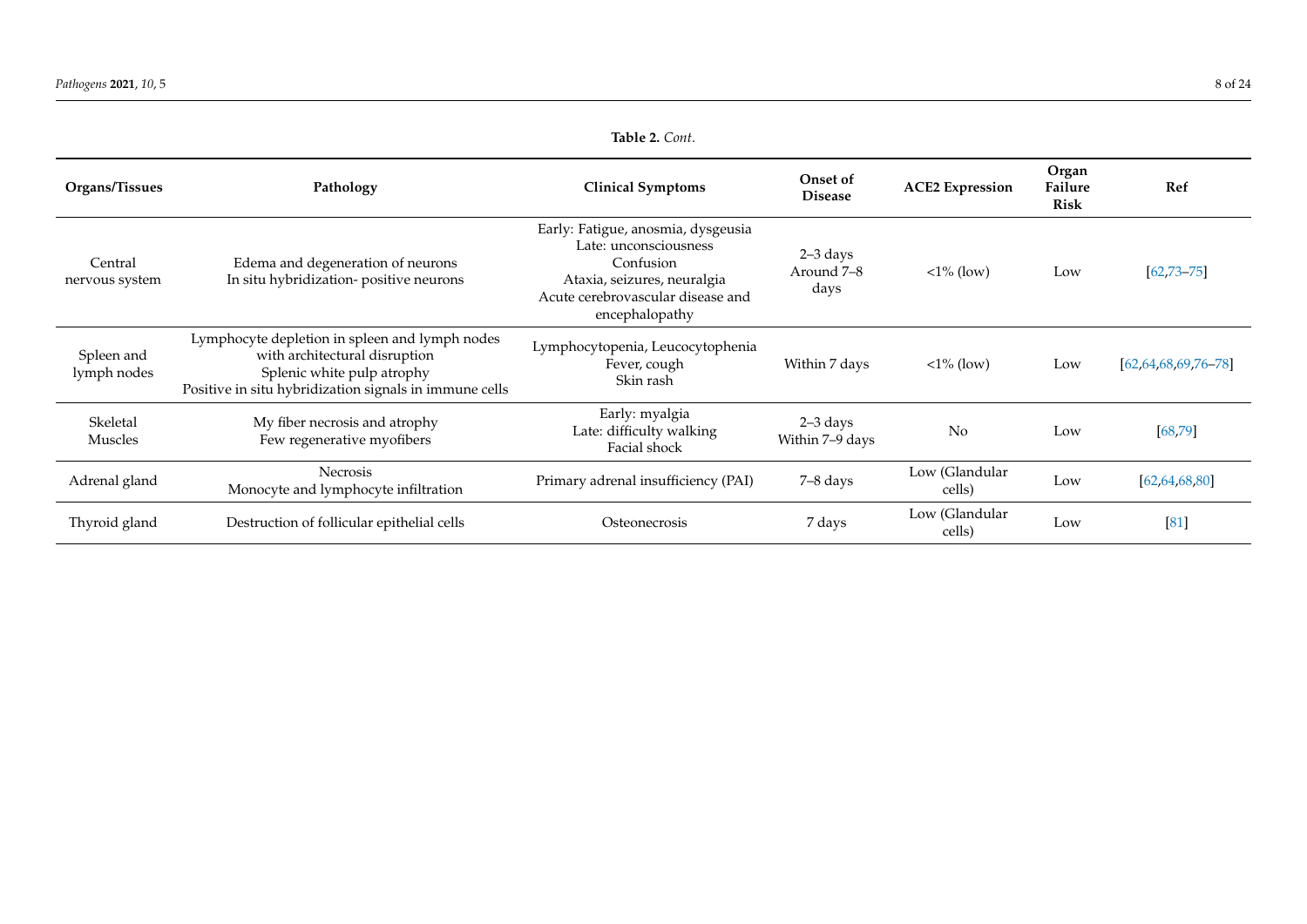#### **3. Host Response and Disease Severity**

#### *3.1. Hyper-Inflammation and Organ Injury*

In COVID-19, the chance of developing a severe disease depends on the interplay between SARS-CoV-2 virulence and host resistance [82]. In mild infection, the host has moderate resistance, and thus the disrupted homeostasis has a higher chance of recovery. However, in severe cases, the host resistance becomes hyperactive and mounts an excessive inflammatory reaction popularly referred to as cytokine storm [83]. In vitro studies suggest that a cytokine storm is correlated directly with tissue injury and an unfavorable COVID-19 prognosis. SARS-CoV-2 infects respiratory epithelial cells, dendritic cells, and macrophages to amplify cytokines to limit the viral infection [76]. Following primary exposure, progeny viruses released from these cells infect alveolar macrophages [84]. These cells secrete low levels of the antiviral interferons (IFNs) and high levels of pro-inflammatory cytokines IL-6, IL-8, IL-1β, granulocyte macrophage colony-stimulating factor (GM-CSF), ROS, tumor necrosis factor (TNF), and chemokines, such as C-C motif chemokine ligand: CCL2, CCL5, CCL3, and IFNγ-induced protein 10 (IP-10) [62,85]. In COVID-19 patients, the serum levels of IL-2R and IL-6 are positively correlated with the disease severity [52]. The delayed release of IFNs in the early stages of viral infection obstructs the antiviral response of the host. Consequently, in the later stages, the rapidly increased cytokines and chemokine molecules attract neutrophils and monocytes, resulting in excessive infiltration of inflammatory cells into lung tissues [86]. Rapid viral replication and vigorous pro-inflammatory immune response induce apoptosis-mediated destruction of lung epithelial and endothelial cells.

Pro-thrombotic alteration of the hemostatic system due to systemic hyper inflammation accounts for one of the pathophysiological aspects of COVID-19-associated coagulopathy. This may involve Virchow's triad that includes (i) diffuse endothelial cell injury, (ii) abnormal blood flow dynamics, and (iii) uncontrolled platelet activation [87]. Coagulopathy is characterized by an exuberant increase in D-dimer, deranged fibrin degradation product due to complete/partial shutdown of fibrinolysis of clots, thrombocytopenia, and prolongations of activated partial thromboplastic time (aPTT), or prothrombin time (PT) [88]. Activation of the neutrophil extracellular trap (NET), which serves as a template for binding activated platelets, accumulation of platelets, and von Willebrand factor multimers (within the microvasculature), impairs vascular integrity and causes organ injury [87,89,90]. The SARS-CoV-2infectiondamages the pulmonary microvascular and alveolar epithelial cell barriers causing vascular leakage and alveolar edema, eventually leading to hypoxia in the body [91,92].

Typical chest computerized tomography (CT) images of COVID-19 patients have contained a ground-glass opacification in the peripheral or central location of the lungs. The mortality of elderly patients with acute respiratory distress syndrome (ARDS) is significantly high (67.3%) [11]. The dysfunctional immune response in elderly and patients with comorbidities may fail to eradicate the pathogen. One of the possible reasons could involve altered dendritic cell maturation and migration to the lymphoid organs in the aging lung microenvironment causing defective T cell activation [93]. Elevated cytokine levels such as IL-1-βand TNF-αcause septic shock, myocardial damage, and circulatory failure [94]. The studies mentioned above suggest that the dysregulated cytokine storm leads to ARDS or multiple-organ failure, and it is a decisive factor that causes COVID-19 exacerbation or even death [95].

#### *3.2. Disease Tolerance in Asymptomatic Carriers*

A significant proportion (40–60%) of SARS-CoV-2-infected patients remain asymptomatic. This jeopardizes disease control at a population level. Asymptomatic cases are diagnosed by the presence of viral nucleic acid and the absence of anytypical COVID-19 symptoms, such as fever, respiratory symptoms, and abnormal chest radiographs [96]. The appearance of symptoms in COVID-19 usually depends on a person's immunity, comorbidity, and age [14]. Of note, it is unclear why the younger age group remains mostly asymptomatic. Possible reasons include the absence of comorbidities and efficient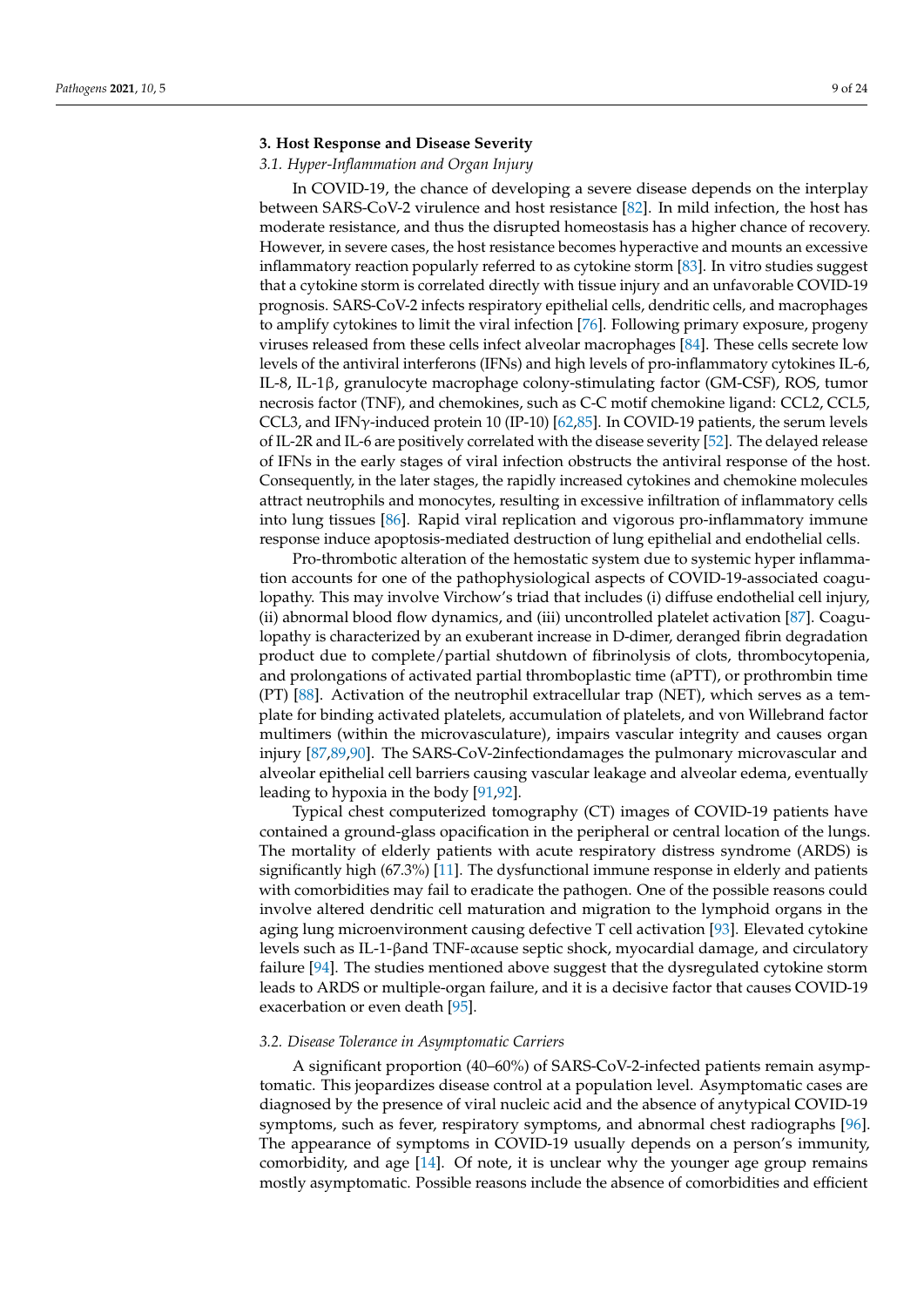immune systems that provide sufficient time to mount a significant T cell response, hence, not allowing any signs/symptoms to arise [97]. Detailed investigations are required to understand the dynamics of the immune response in asymptomatic cases that might open up new therapeutic and disease management strategies [18].

#### *3.3. Acquired Immunity*

Clinico-immunological progression of COVID-19 is categorized into acute (flu-like illness), critical (accelerated inflammatory response), and recovery phases [98]. If the immune function of patients in the early phase removes the virus efficiently, the recovery phase is achieved. Recovering COVID-19 patients harbor high and sustained levels of S-protein-specific neutralizing antibodies (NAbs) [99]. Most patients with COVID-19 have virus-specific IgM, IgA, and IgG responses following infection. The kinetics of Sprotein-specific antibodies in SARS-CoV-2-infected patients follows the order that IgA antibodies are produced in the first week, followed by IgM which subsequently wanes 18 days after the infection. IgG titers are increased during the first 3 weeks [100]. SARS-CoV-2-specific IgA in serum was shown to have a stronger and more persistent response than IgM [26,27,101]. Cellular immunity to SARS-CoV-2 has been shown to comprise CD4+ T-cell and CD8+ T-cell responses which increase within the first 1 to 2 weeks of the onset of infection and wane after 20 days. Th1 cytokines are mainly generated [28]. Studies also suggest that COVID-19 patients can develop specific T-cell memory responses in the absence of specific antibodies, indicating the importance of cellular immunity in containing the disease [101–103]. The mutual contribution of cellular and humoral immunities in protection against COVID-19 is not currently clear. A balanced immune response consisting of high titers of neutralizing antibodies and Th1-biased T cells are expected to be optimal in mild disease and recovering cases [102]. Recently convalescent plasma transfusion (CPT) has been suggested to be an effective treatment of COVID-19 as the donor's plasma contained specific IgG and IgM anti–SARS-CoV-2 antibodies that can neutralize the virus [104,105]. Early transfusion of convalescent plasma raises the chance of preventing disease progression in elderly patients with COVID-19 [106,107]. Nonetheless, implementing a CPT program to tackle this pandemic in a large population might need comprehensive planning [108]. There are risks associated with the passive administration of convalescent sera, and that includes changes of blood infections from the recovered patient's plasma and/or antibody-dependent enhancement of infection to another viral strain [109]. Human monoclonal antibody (mAb) has been, thus introduced as an alternative approach. A majority of mAbs such as 47D11 (human), m396, and S230.15 (human) neutralize viral spike proteins and dampen the course of virus action in the host [110].

#### **4. Correlates of COVID-19 Disease Progression**

Apart from the characteristic chest radiograph, there are other clinical parameters reflecting disease severity in symptomatic patients [111,112]. The use of RT-PCR methods based on the detection of viral S and N genes is considered as a gold standard method for the detection of SARS-CoV-2 infection [113]. Serological identification of viral antigens is favored for false-negative RT-PCR results and vice versa. ELISA-based detection of viral Sand N-protein-specific antibodies have also been successfully developed [1].

To detect SARS-CoV-2, nasopharyngeal and oropharyngeal swabs are primarily collected [114]. Of note, the CoV-2 virus has also been detected in no respiratory specimens including stool, ocular secretions, and semen, albeit in a lower frequency [115–117]. In particular, SARS-CoV-2 RNA or live viruses have been identified in stool specimens, even after viral RNA was no longer detectable from the upper respiratory specimen [117,118]. Nonetheless, fecal–oral transmission has not been clinically confirmed at present [119]. Surveys from the Netherlands, China, and the USA have shown the presence of SARS-CoV-2 RNA in sewage samples indicating a widespread circulation of the virus in the population [120].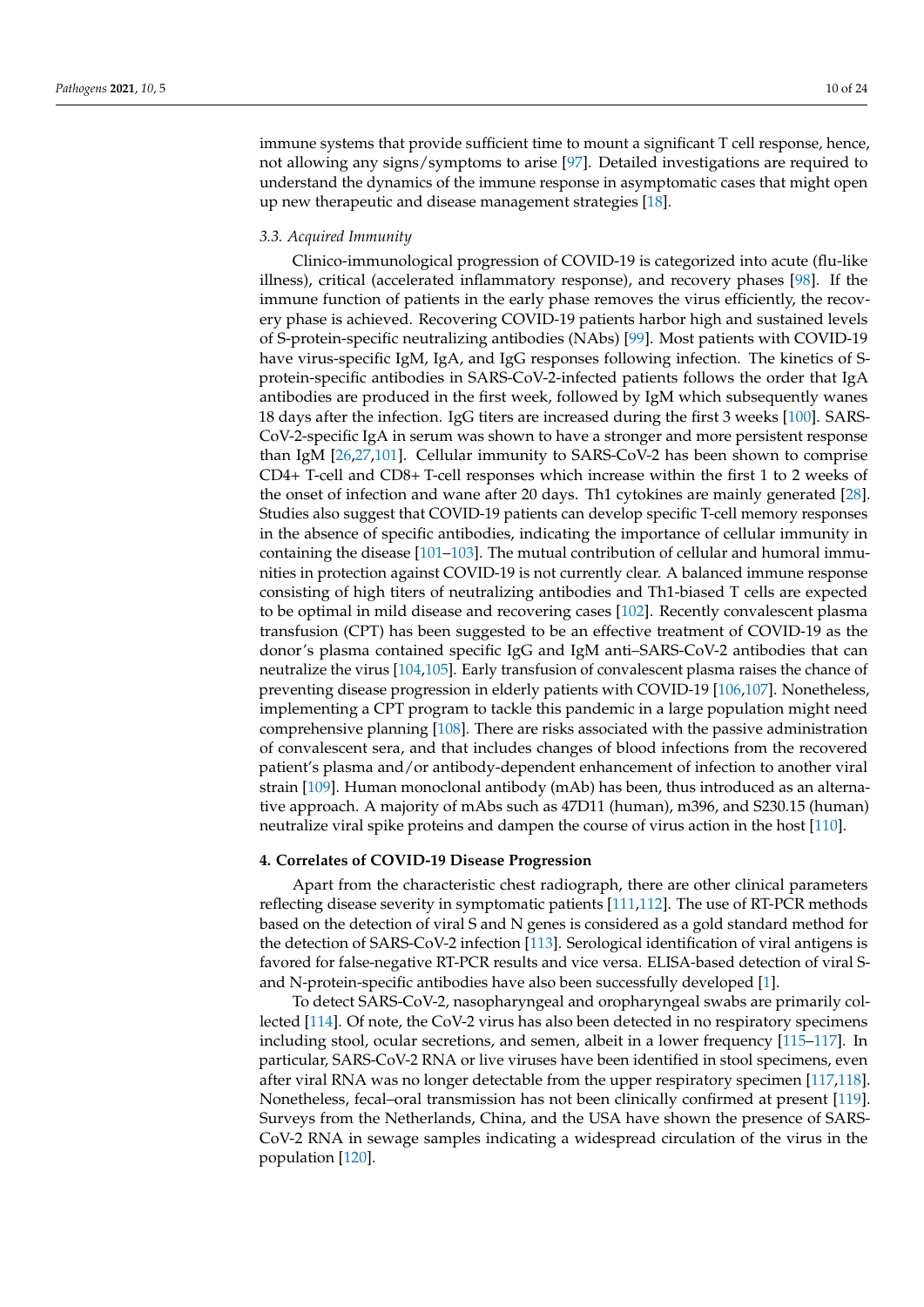#### *4.1. Molecular Markers*

SARS-CoV-2 can trigger innate inflammatory responses via several pathways, including endosomal-TLRs. Viral gRNA is released into the endosome and binds to TLR7/8 receptors to trigger inflammatory responses [13,121]. As ACE2 contributes to lung inflammation, Apeiron Biologics (Europe) has received approval to test a human recombinant soluble ACE2 (hrsACE2 [APN01; Apeiron Biologics, Vienna, Austria]) in COVID-19 patients [122]. As mentioned earlier, the depletion of ACE2 levels by SARS-CoV-2 enhances inflammation and pulmonary edema by mounting inflammatory angiotensin-II and decreasing the anti-inflammatory angiotensin-1–7 [123]. Angiotensin-II induces its downstream responses through AT1R signaling [124] and up regulates E-select in, P-selectin, IL-8, CCL5, and CCL2 (MCP1) expression in endothelial cells. Abnormal Angiotensin-II in bronchoalveolar lavage may thus indicate poor prognosis in COVID patients [28,124,125].

#### *4.2. Immunological Factors*

Recent data indicate that elevated neutrophils drive the increase in WBCs. At the same time, lymphocytes, monocytes, and eosinophil levels are reduced in complete blood counts (CBC), signifying a poor clinical outcome [124]. In the early stages, a marked depletion in CD4+ and CD8+ T cells is noted [117,126]. In COVID-19 patients, an elevated D-dimer and prolonged erythrocyte sedimentation rate serve as a clinical predictor of severity. Besides, a marked increase in inflammatory factors such as IL-2, IL-6, IL-7, IL-10, GCSF (granulocyte colony-stimulating factor), IP10 (interferon gamma-induced protein 10), MCP1 (monocyte chemotactic protein 1), MIP1 (macrophage inflammatory protein), and TNF-α together define the "cytokine storm", potentially driving acute lung injury and other organ failures [55,127]. It is also suspected that these inflammatory markers cause exaggerated secondary infections and septic shocks [61]. Cardiac and muscle injury biomarkers such as troponin are elevated in severe COVID-19 patients. A significant elevation in liver enzymes (alanine aminotransferase (ALT) and aspartate aminotransferase (AST), renal biomarkers (blood urea nitrogen, creatinine), and coagulation measures (prothrombin time) indicate COVID-19-related fatality (Table 3).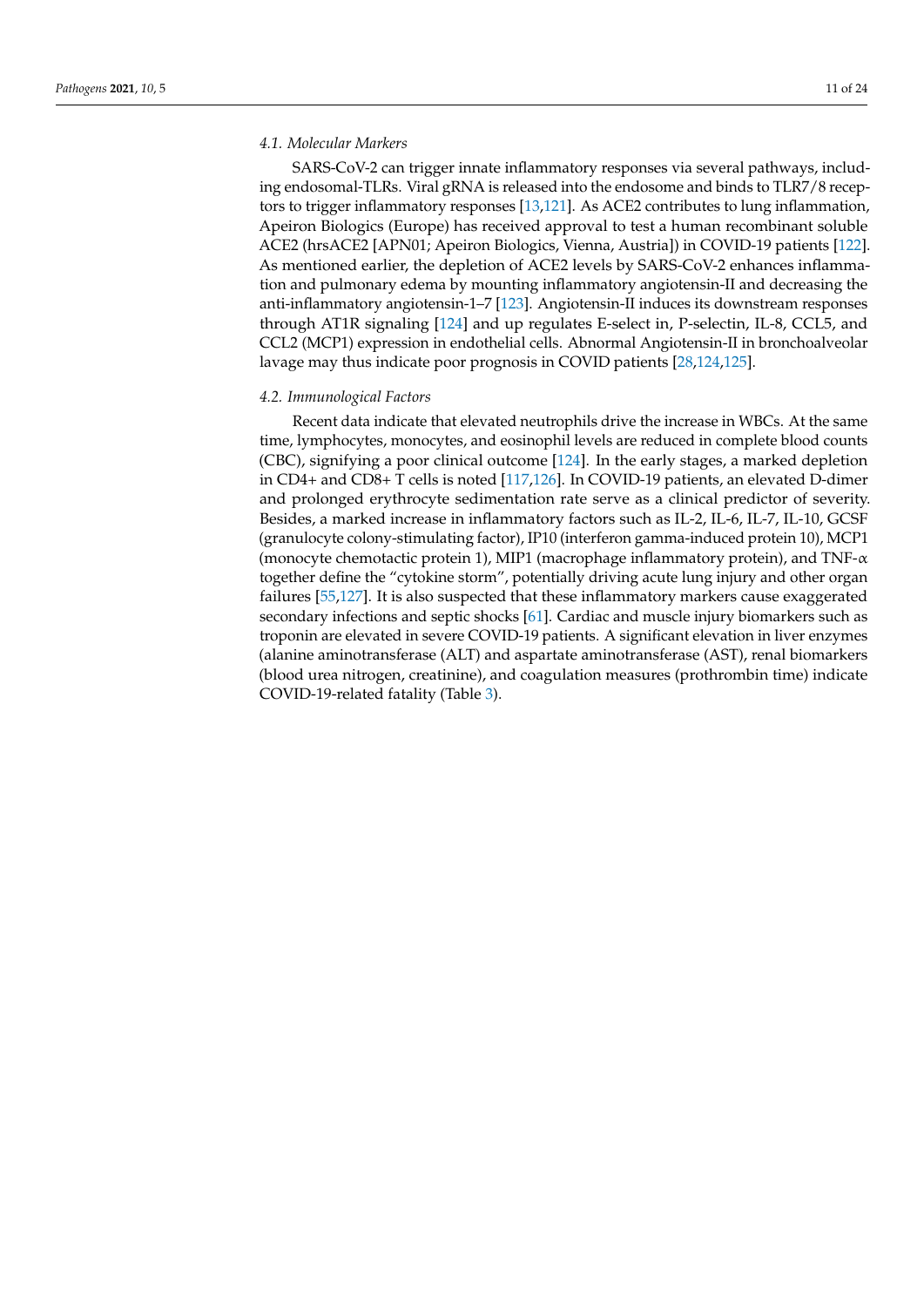| <b>Laboratory Tests</b>    | Markers (Correlated with SARS-CoV-2)                                                                                                                                                | <b>Ref</b>         |
|----------------------------|-------------------------------------------------------------------------------------------------------------------------------------------------------------------------------------|--------------------|
| Immunological parameters   | $\uparrow$ IL2, $\uparrow$ IL-6, $\uparrow$ IL7, $\uparrow$ IL10, $\uparrow$ GCSF, $\uparrow$ IP10, $\uparrow$ MCP1, $\uparrow$ MIP1, $\uparrow$ TNF- $\alpha$                      | [55]               |
| Serum parameters           | ↑Serum urea, ↑Creatinine, ↑Cystatin C, ↑Serum direct bilirubin,<br>↑ Cholinesterase, ↑ Lactate dehydrogenase (LDH)                                                                  | $[128]$            |
| Hematological parameters   | ↓Lymphocytes (CD3+, CD4+, CD8+ T-cells), $\uparrow$ IL-6, $\uparrow$ Serum ferritin,<br>↑D-dimer, ↑Glucose, ↑Thrombin time, ↑Fibrinogen, ↑C-reactive<br>protein (CRP), ↑Prothrombin | [61, 129]          |
| Serological parameters     | ↑ASCs, ↑TFH cells, ↑IgM, ↑IgG and ↑IgA antibodies, ↓CD4+ and<br>$\downarrow$ CD8+T cells                                                                                            | [26, 28, 126, 130] |
| Lung infection             | $\downarrow$ Lymphocytes count, $\uparrow$ CRP, $\uparrow$ Aspartate aminotransferase (AST)                                                                                         | [61, 131]          |
| Liver infection            | ↑LDH, ↑Alanine aminotransferase (ALT), ↑Aspartate<br>aminotransferase (AST), ↑ Creatinine, ↓ Albumin, ↓ Total protein,<br>↑ Angiotensin-converting enzyme 2 (ACE2)                  | $\sqrt{58}$        |
| Kidney infection           | ↑ Creatine phosphokinase, ↑ Urea, ↑ Creatinine, ↑ Cystatin C, ↑ ACE2                                                                                                                | [57,61,127,129]    |
| Cardiovascular parameters  | ↑Troponin I, ↑Creatine kinase-MB, ↑Creatine kinase, ↑Myoglobin,<br>↑ Cardiac troponin (cTnI), ↑B-type natriuretic peptide (BNP),<br>↑ACE2                                           | [57, 61]           |
| Gastrointestinal parameter | ↑Lipopolysaccharide-binding protein (LBP), ↑C-C chemokine motif<br>ligand 25 (CCL25), $\uparrow$ ACE2, $\uparrow$ Transmembrane serine protease 2<br>(TMPRSS2)                      | [57, 132]          |
| Normal viral parameters    | ↑Procalcitonin                                                                                                                                                                      | [61]               |

**Table 3.** Summary of various immuno-metabolic and clinical markers used for COVID-19 detection.

The symbol "↑" is denoted as increased/up regulated and "↓" as decreased/reduced expression level for each parameter.

### **5. Managing the Disease Severity**

The mainstay of management of COVID-19 is still based on classical interventions such as antipyretics administration, oxygen supplementation, ventilation, and fluid management [133]. An overview of SARS-CoV-2 detection biomarkers and an outline of the therapeutic approaches, many of which are based on repurposing of drugs initially used against other viral infections and inflammatory diseases, is summarized (Table 4) [134,135]. COVID-19-related research is a rapidly evolving field. The safety and efficacy of the agents mentioned in this article need an appropriate and time-bound evaluation.

Prevention of viral entry and replication and suppression of immune over-reaction are some of the strategies to tackle the disease severity [136]. The RNA polymerase of SARS-CoV-2lacks proofreading that enables it to accumulate mutation sat a faster rate. This is anticipated to pose a challenge for vaccine intervention. Nevertheless, several new therapeutic drugs and preventive vaccines are in the pipeline, awaiting approval from the Food and Drug Administration (FDA). As pro-inflammatory molecules are deregulated during the disease progression, several immune modulators also show the potential to inhibit the symptoms arising due to cytokine release. Specific immune modulators such as antagonists for IL-1 and IL-6 and their receptors (e.g., anakinra, tocilizumab, sarilumab), Janus kinase (JAK) inhibitors (e.g., baricitinib, ruxolitinib), and antitumor necrosis factor- $\alpha$ (e.g., adalimumab) show promising results. Nonspecific immunomodulators include human immunoglobulin, corticosteroids (e.g., Methylprednisolone), interferons, statins, and angiotensin pathway modulators (hydroxychloroquine and chloroquine). Other alternatives, such as CPT, recombinant antagonists, and combinational antiviral drugs are also under consideration for COVID-19 management and treatment. Although most infected cases report mild symptoms, elderly individuals and those with comorbidities are at higher risk of developing a severe disease, which may lead to death. Therefore, early prediction of disease severity using relevant biomarkers is critical for COVID-19-related fatality.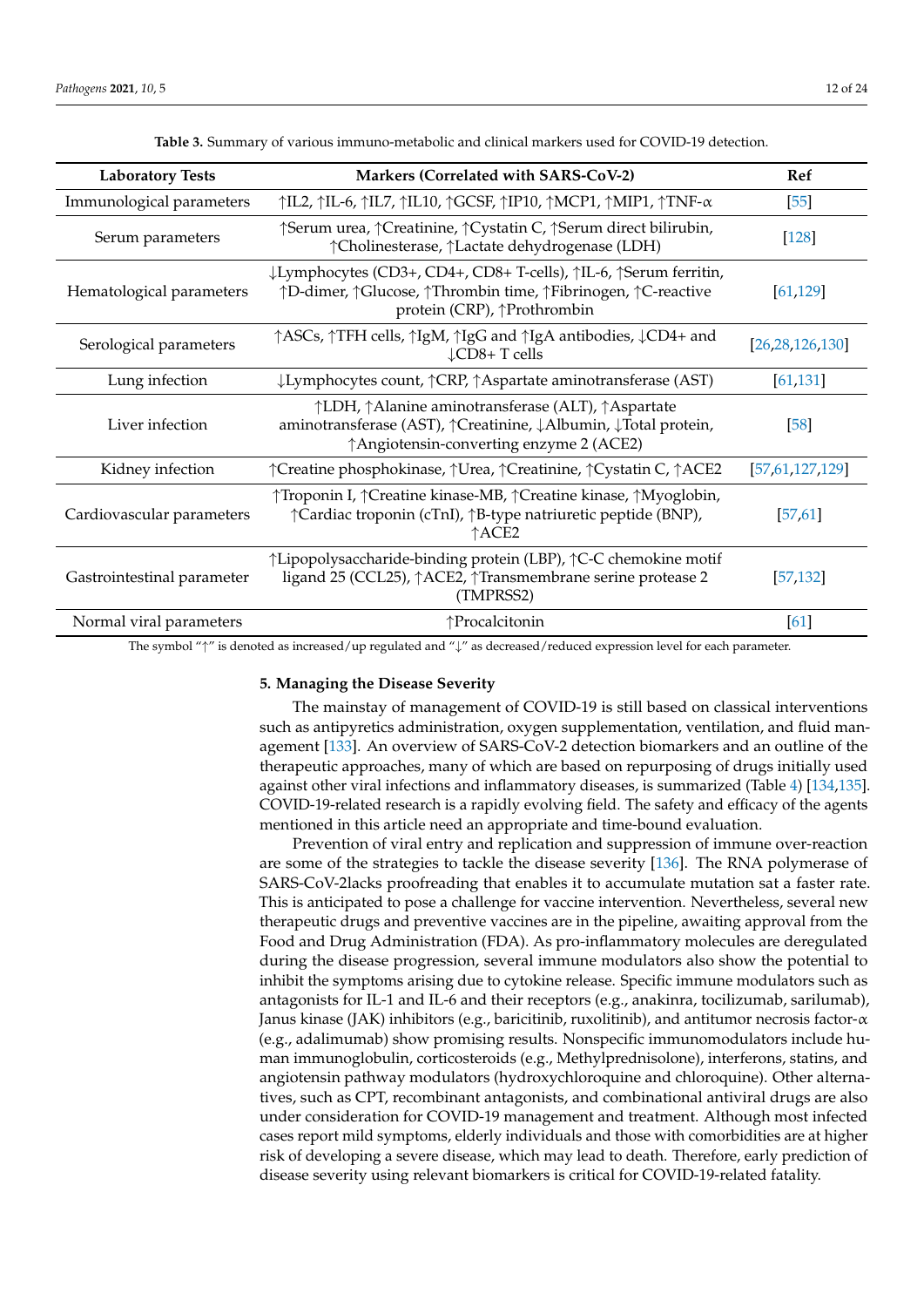| <b>Mechanism of Action</b>                            | <b>Drugs</b>                                                                                  | <b>Other Disease/Condition Management</b>                                                              | COVID-19 Stage   | Administration<br>Route                    | SideEffects                                                                              | Ref           |
|-------------------------------------------------------|-----------------------------------------------------------------------------------------------|--------------------------------------------------------------------------------------------------------|------------------|--------------------------------------------|------------------------------------------------------------------------------------------|---------------|
|                                                       |                                                                                               | Specific immunomodulatory drugs                                                                        |                  |                                            |                                                                                          |               |
| IL-6 blockers                                         | Tocilizumab and<br>Sarilumab<br>(Immunomodulation;<br>receptor antagonist)                    | Arthritis (rheumatoid, polyarticular,<br>systemic juvenile idiopathic)                                 | Severe, critical | Intravenous,<br>subcutaneous               | <b>Upper RTI</b><br>Nasopharyngitis<br>Headache<br>Hypertension<br>Hematological effects | $[137 - 139]$ |
| IL-1 blocker                                          | Anakinra and<br>Canakinumab<br>(Immunomodulation)                                             | RA<br>Cryopyrin-associated periodic<br>syndromes                                                       | Severe           | Subcutaneous                               | <b>Upper RTI</b><br>Nausea<br>Diarrhea<br>Sinusitis<br>Flu-like symptoms                 | [138, 139]    |
| IFN-and JAK1/JAK2<br>inhibition (fusion<br>inhibitor) | Baricitinib<br>(Immunomodulation)                                                             | <b>RA</b>                                                                                              | Mild to severe   | Oral                                       | Upper RTI<br>Nausea<br>HSV and HZV infections                                            | [138, 139]    |
| TNFInhibition                                         | Adalimumab<br>(Immunomodulation)                                                              | Arthritis (rheumatoid, psoriatic, juvenile<br>idiopathic)<br>Inflammatory bowel disease<br>Spondylitis | Severe           | Injection,<br>(specifics not<br>described) | Sinusitis<br>Tuberculosis<br>Opportunistic infections<br>Headache<br>Rash                | [139]         |
| Calcineurin inhibitors<br>(IL-2 inhibitor)            | Cyclosporine A and<br>Tacrolimus<br>(Immunosuppressor)                                        | Organ transplant                                                                                       | Severe           | Intravenous                                | Nephrotoxicity<br><b>Increased BP</b>                                                    | [140, 141]    |
| COVID-19<br>convalescent plasma<br>therapy            | Neutralizing<br>antibodies from<br>recovered donor<br>plasma (short-term<br>passive immunity) | Respiratory viral diseases (SARS, Ebola,<br>H1N1, MERS)                                                | Severe, Critical | Intravenous                                | Fever<br>Dyspenea<br>Chest pain<br>Allergies<br>Thromboembolism,<br>ALI                  | [139, 142]    |

## **Table 4.** A summary of drugs potentially useful for COVID-19 treatment.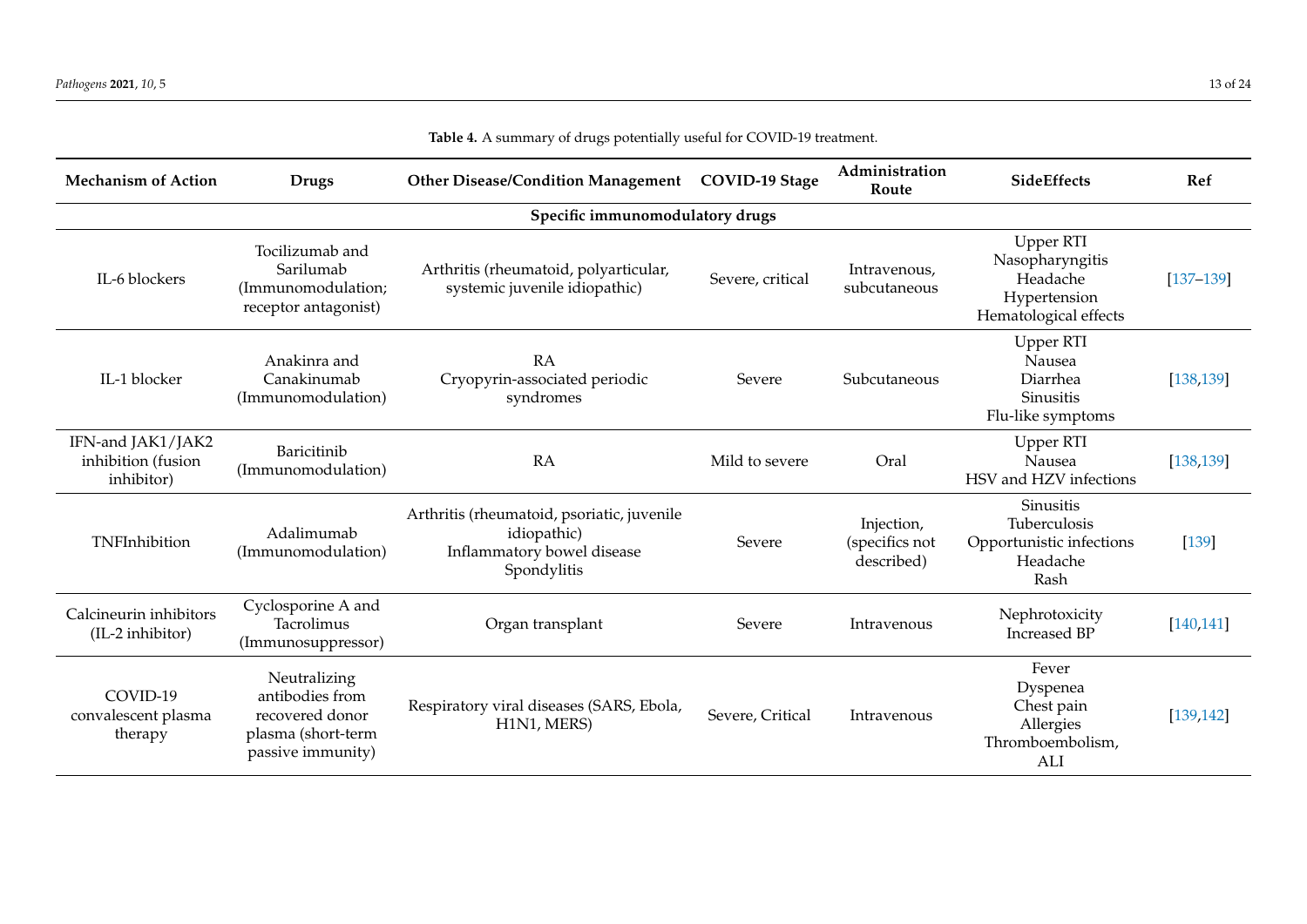| Table 4. Cont.                                                                       |                                                                                    |                                                                               |                                                 |                         |                                                                                                               |                 |
|--------------------------------------------------------------------------------------|------------------------------------------------------------------------------------|-------------------------------------------------------------------------------|-------------------------------------------------|-------------------------|---------------------------------------------------------------------------------------------------------------|-----------------|
| <b>Mechanism of Action</b>                                                           | <b>Drugs</b>                                                                       | <b>Other Disease/Condition Management</b>                                     | COVID-19 Stage                                  | Administration<br>Route | SideEffects                                                                                                   | Ref             |
|                                                                                      |                                                                                    | Nonspecific immunomodulatory drugs                                            |                                                 |                         |                                                                                                               |                 |
| Antimalarials<br>(Interference with ACE2<br>receptor,<br>Increasing endosomal<br>pH) | Hydroxychloroquine<br>and chloroquine<br>(Immunomodulation;<br>Anti-inflammatory)  | Malaria<br><b>HIV</b>                                                         | Mild with<br>comorbidity,<br>moderate or severe | Oral                    | Appetite Loss<br>Diarrhea<br>Vomiting<br>Hypoglycemia<br>Retinopathy<br>Neuronal and psychiatric<br>disorders | [138, 139, 143] |
| Intravenous<br>immunoglobulins (IVIG)                                                | Antibodies pooled from<br>healthy donor plasma<br>(short-term passive<br>immunity) | Autoimmune diseases<br>Inflammatory diseases                                  | Severe, critical                                | Intravenous             | Fever<br>Dyspnea<br>Myalgia<br>Leukopenia<br>AKI<br>Thromboembolism                                           | [139, 144]      |
| Corticosteroids                                                                      | Methylprednisolone<br>(immunosuppressor,<br>anti-inflammatory,<br>antifibrotic)    | Allergies<br>Arthritis<br><b>SLE</b><br>Ulcerative colitis                    | Severe                                          | Intravenous             | Hypertension<br>Hyperglycemia<br><b>CVD</b><br>Edema<br>Psychosis                                             | [139, 145]      |
|                                                                                      | Dexamethasone<br>(immunosuppressor,<br>anti-inflammatory,<br>antifibrotic)         | Multiple sclerosis<br>Allergies<br>Inflammation<br>Glioblastoma<br>Dermatitis | Severe or critical                              | Intravenous or<br>oral  | Hypertension<br>Hyperglycemia<br>Osteoporosis<br>Cardiac hypertrophy<br>Edema                                 | [139, 146, 147] |
| Antiviral and<br>immunomodulatory                                                    | IFN- $\beta$ -1b                                                                   | Multiple sclerosis                                                            | Severe                                          | Subcutaneous            | Edema<br>Allergies<br>Leukopenia<br>Lymphocytopenia<br>Myalgia                                                | [139, 148]      |
| Antiviral and<br>immunomodulatory                                                    | IFN- $\alpha$ -2b                                                                  | <b>HCV</b><br><b>HBV</b>                                                      | Severe                                          | Nebulized               | Allergies<br>Leukopenia<br>Lymphocytopenia<br>Ataxia<br>Hypertonia                                            | $[139]$         |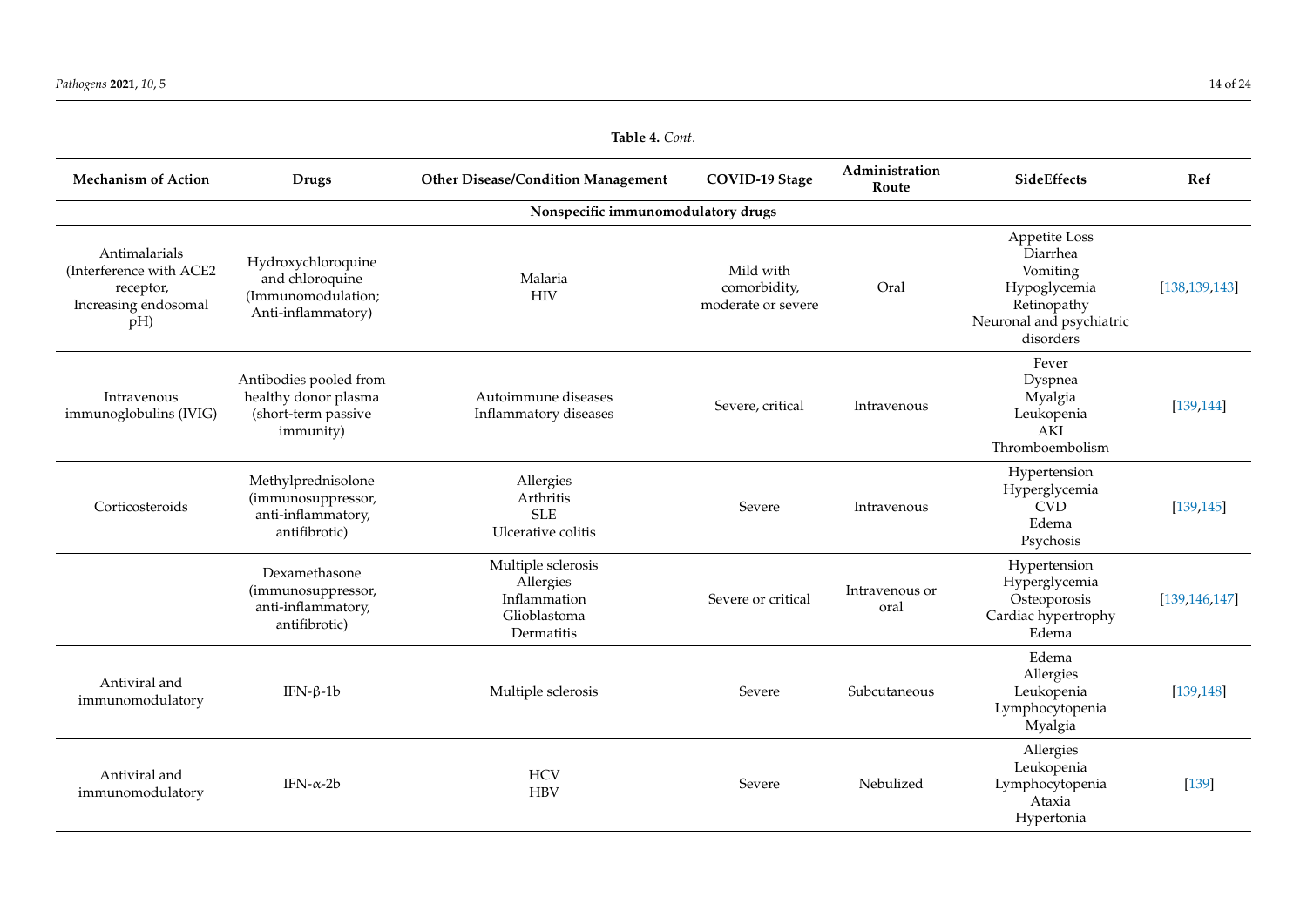| <b>Table 4. Cont.</b>                         |                     |                                                                               |                          |                         |                                                                                                           |                 |
|-----------------------------------------------|---------------------|-------------------------------------------------------------------------------|--------------------------|-------------------------|-----------------------------------------------------------------------------------------------------------|-----------------|
| <b>Mechanism of Action</b>                    | <b>Drugs</b>        | <b>Other Disease/Condition Management</b>                                     | COVID-19 Stage           | Administration<br>Route | <b>SideEffects</b>                                                                                        | Ref             |
|                                               |                     | Miscellaneous                                                                 |                          |                         |                                                                                                           |                 |
| Anti-inflammatory                             | <b>Statins</b>      | CVD (cholesterol)<br>Liver Disease<br><b>SLE</b><br>RA<br>Multiple Sclerosis  | Mild with<br>comorbidity | Oral                    | Hepatotoxicity<br>Myopathies<br>GI infections<br>Rhabdomyolysis<br>Diabetes                               | $[139]$         |
| Heparins<br>(anticoagulation)                 | LMWH and UFH        | <b>ARDS</b><br>AKI<br>Proteinuria<br>Dengue                                   | Severe, critical         | Nebulized               | Bleeding<br>Thrombocytopenia<br>Osteoporosis                                                              | [149, 150]      |
| Anti-inflammatory,<br>immunomodulatory        | rhACE2              | Malignancy<br><b>Diabetes</b><br>Liver diseases<br><b>CVD</b><br>Lung disease | Severe                   | Oral                    | Hyperkalemia<br>Edema<br>Photosensitivity<br>Renal Failure<br>Dysgeusia                                   | [139, 151, 152] |
|                                               |                     | Antiviral drugs                                                               |                          |                         |                                                                                                           |                 |
| Nucleotide reverse<br>transcriptase inhibitor | Remdesivir          | Ebola                                                                         | Severe, critical         | Intravenous             | Constipation<br>Hypoalbuminemia,<br>hypokalemia<br>Thrombocytopenia<br>$\ensuremath{\mathrm{CVD}}$<br>AKI | [142, 153]      |
| Protease inhibitors                           | Ritonavir/lopinavir | <b>HIV</b>                                                                    | Moderate to severe       | Oral or<br>intravenous  | GI-disturbances<br>Dyslipidaemia<br>Elevated transaminase and<br>lactate levels<br>Icterus                | [142, 154]      |
| Nucleotide reverse<br>transcriptase inhibitor | Ribavirin           | <b>HCV</b>                                                                    | Moderate to severe       | Oral                    | Anemia<br>Increased transaminases and<br>bradycardia,<br>Hypocalcemia,<br>hypomagnesemia<br>Teratogenic   | [155, 156]      |

### **Table 4.** *Cont*.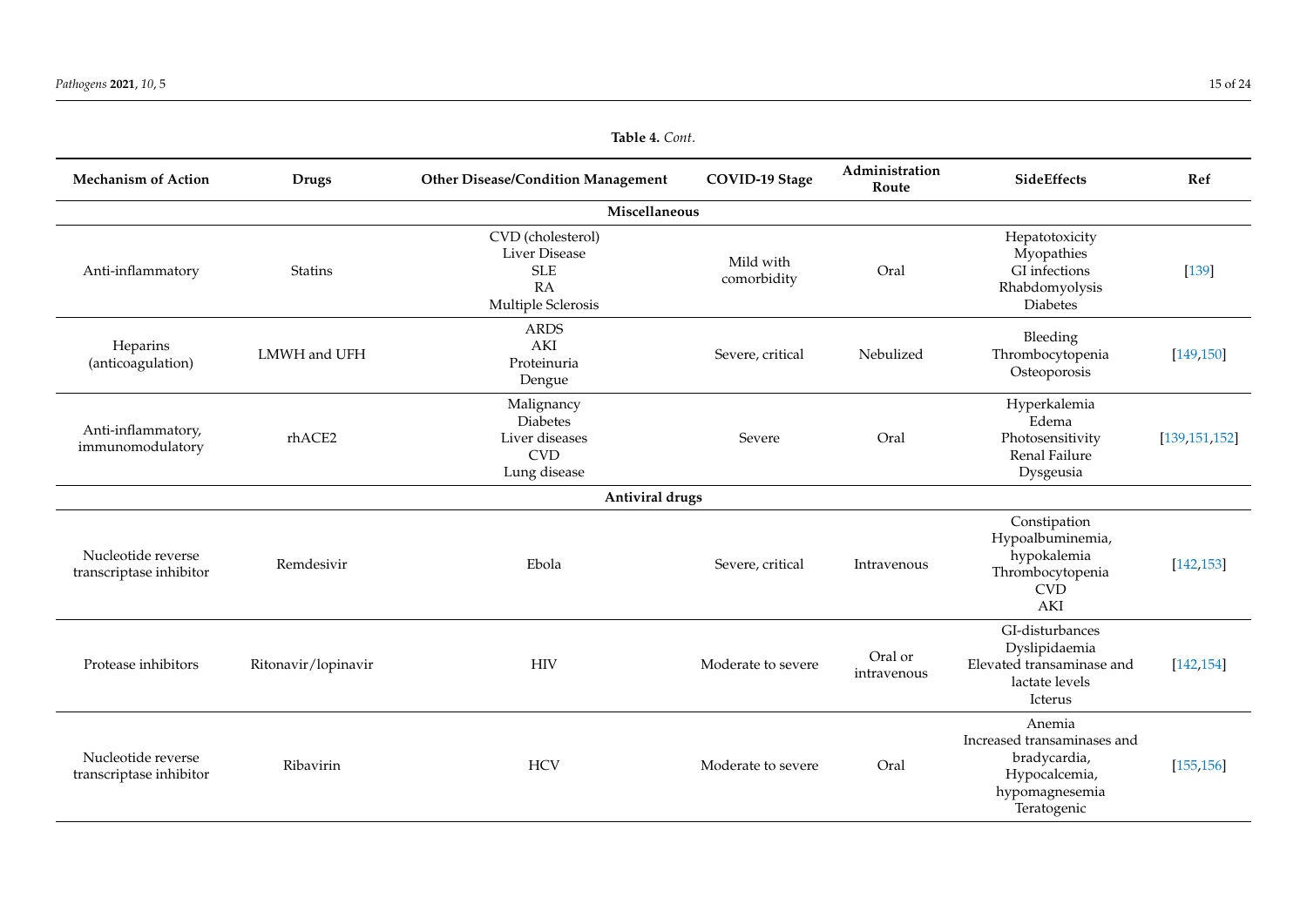| <b>Table 4.</b> Cont.                                |                       |                                           |                    |                         |                                                                                           |            |
|------------------------------------------------------|-----------------------|-------------------------------------------|--------------------|-------------------------|-------------------------------------------------------------------------------------------|------------|
| <b>Mechanism of Action</b>                           | Drugs                 | <b>Other Disease/Condition Management</b> | COVID-19 Stage     | Administration<br>Route | <b>SideEffects</b>                                                                        | Ref        |
| Neuraminidase inhibitor<br>(Virus release inhibitor) | Oseltamivir (Tamiflu) | Influenza A and B                         | Moderate to severe | Oral                    | Nausea<br>Epilepsy<br>Elevated liver enzymes<br>Arrhythmias                               | [142, 157] |
| Nucleotide reverse<br>transcriptase inhibitor        | Favipiravir (Avigan)  | Influenza                                 | Moderate to severe | Oral                    | Hyperuricemia<br>Diarrhea<br>Reduced neutrophil count<br>Hepatic disorders<br>Teratogenic | [142, 158] |

AKI, acute kidney injury; ALI, acute lung injury; ARDS, acute respiratory distress syndrome; BP, blood pressure; CVD, cardiovascular disease; GI, gastrointestinal; HSV, herpes simplex virus; HZV, herpes zoster virus; HCV, hepatitis C virus; HBV, hepatitis B virus; HIV, human immunodeficiency virus; IFN, interferon; IL, interleukin; JAK, Janus kinase; LMWH, low-molecular-weight heparin;rhACE2, recombinant human angiotensin-converting enzyme 2; RTI, respiratory tract infections; RA, rheumatoid arthritis; SLE, systemic lupus erythematosus; TNF, tumor necrosis factor; UFH, unfractionated heparin.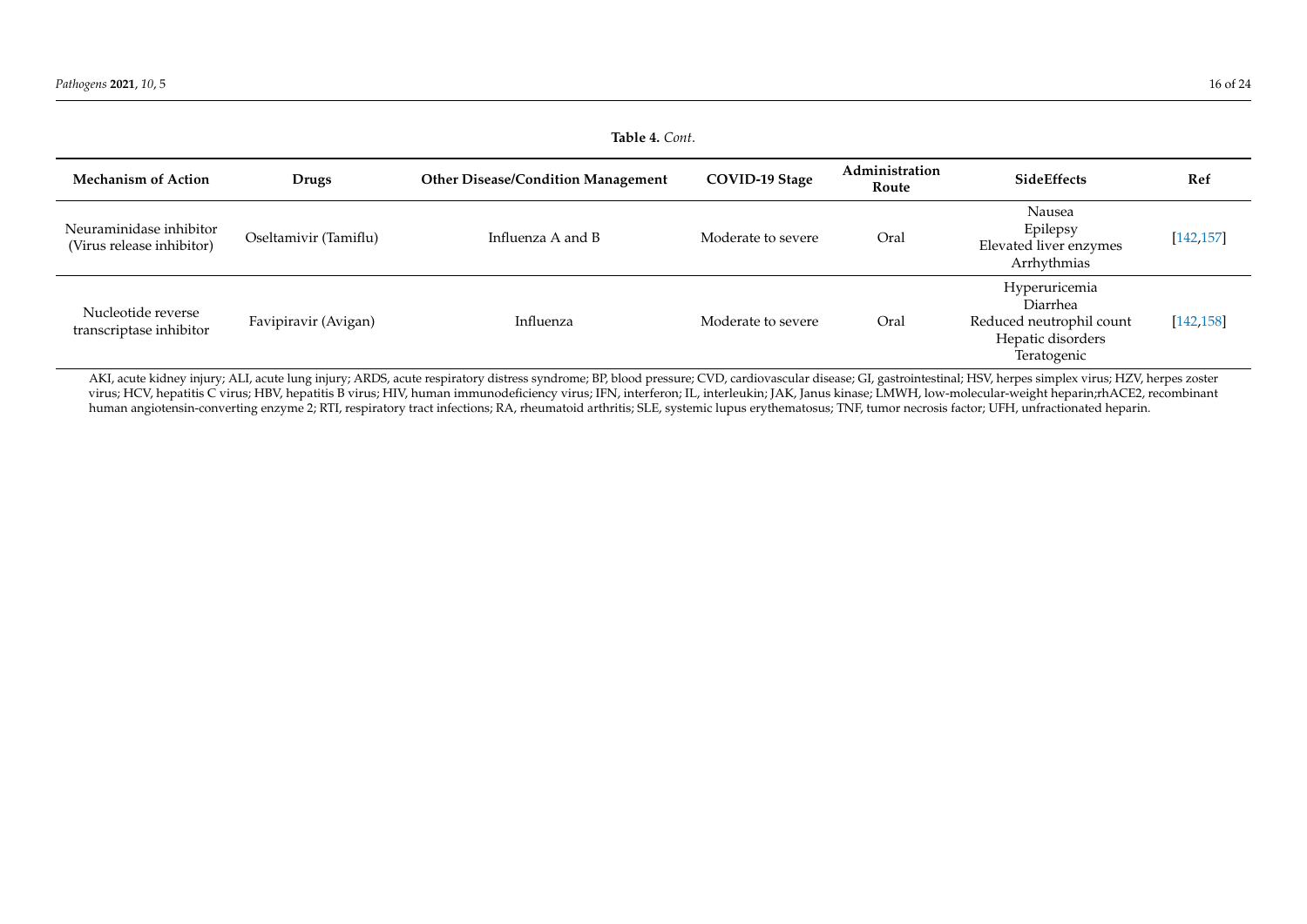#### **6. Future Perspectives**

COVID-19 is still a new disease as far as our knowledge is concerned. The scientific community is working to understand its nature, transmission, pathophysiology, and remedy [159]. Researchers have developed diverse formulations of vaccines, such as nucleic-acid-based, viral-vector, and inactivated or recombinant protein to prevent SARS-CoV-2 infection [159]. Vaccination of specific age groups, such as children and young adults with a high level of immunity, would help to induce herd immunity and indirectly safeguard the elderly, immunocompromised, or unvaccinated population [25]. As the development of long-term natural immunity to SARS-CoV-2 is still under question, artificial induction of herd immunity, which depends on the effectiveness of the immune response and vaccine stability, needs serious consideration. A study estimated that the herd immunity could only be achieved if the population contained 50–66% of immune individuals, as per present infection rates [160,161]. Findings have suggested that NAbs against SARS-CoV-2 remain high for a few weeks after infection and begin to diminish thereafter, hence, even a potential vaccine may require regular boosters to achieve long-term immunity [162]. Therefore, the concerns about the immune response duration, seasonal outburst, emergence of new mutant strains, and efficacy of viral epitope-vaccine interaction need to be addressed critically. It is anticipated that immunity to SARS-CoV-2 may extend beyond antibodies. Therefore, the general public's psycho-social preparedness against COVID-19 infection should be nurtured.

**Author Contributions:** P.L. and S.S.: conception and study design. D.K.: writing—original draft. S.S. and P.L.: writing—review and editing. B.L., P.R., J.C., P.L., and S.S.: funding acquisition. B.L., P.R., J.C., P.L., and S.S.: final approval of the manuscript. All authors have read and agreed to the published version of the manuscript.

**Funding:** This work was supported by the Science and Engineering Research Board [SERB] of India (File No: IPA/2020/000292 to BL and SS).

**Acknowledgments:** We appreciate the scientific vigor and efforts of all research scholars working in SSG, BL, and JC groups during this pandemic for obtaining the funding to study SARS-CoV-2.

**Conflicts of Interest:** The authors declare no conflict of interest.

#### **Abbreviations**

| ACE1/2       | angiotensin-converting enzyme 1/2                       |
|--------------|---------------------------------------------------------|
| <b>ARDS</b>  | acute respiratory distress syndrome                     |
| СT           | computerized tomography                                 |
| <b>CPT</b>   | convalescent plasma transfusion                         |
| <b>ERGIC</b> | endoplasmic-reticulum-Golgi intermediate<br>compartment |
| gRNA         | genomic RNA                                             |
| Nabs         | neutralizing antibodies                                 |
| SARS-CoV-2   | severe acute respiratory syndrome<br>coronavirus-2      |
| ssRNA        | single-stranded RNA                                     |
| sgRNA        | sub genomic RNA                                         |
| S-protein    | spike protein/glycoprotein                              |
| TMPRSS2      | transmembrane protease serine 2                         |
|              |                                                         |

#### **References**

- 1. Zhou, P.; Yang, X.L.; Wang, X.G.; Hu, B.; Zhang, L.; Zhang, W.; Si, H.R.; Zhu, Y.; Li, B.; Huang, C.L.; et al. A pneumonia outbreak associated with a new coronavirus of probable bat origin. *Nature* **2020**, *579*, 270–273. [CrossRef]
- 2. Zhu, N.; Zhang, D.; Wang, W.; Li, X.; Yang, B.; Song, J.; Zhao, X.; Huang, B.; Shi, W.; Lu, R.; et al. A Novel Coronavirus from Patients with Pneumonia in China, 2019. *N. Engl. J. Med.* **2020**, *382*, 727–733. [CrossRef] [PubMed]
- 3. World Health Organization. Weekly Update on COVID-19 9 October 2020. Available online: https://www.who.int/publications/ m/item/weekly-update-on-covid-19-9-october-2020 (accessed on 26 November 2020).
- 4. Cascella, M.; Rajnik, M.; Cuomo, A.; Dulebohn, S.C.; Di Napoli, R. Features, Evaluation, and Treatment of Coronavirus (COVID-19). In *StatPearls*; StatPearls Publishing LLC.: Treasure Island, FL, USA, 2020.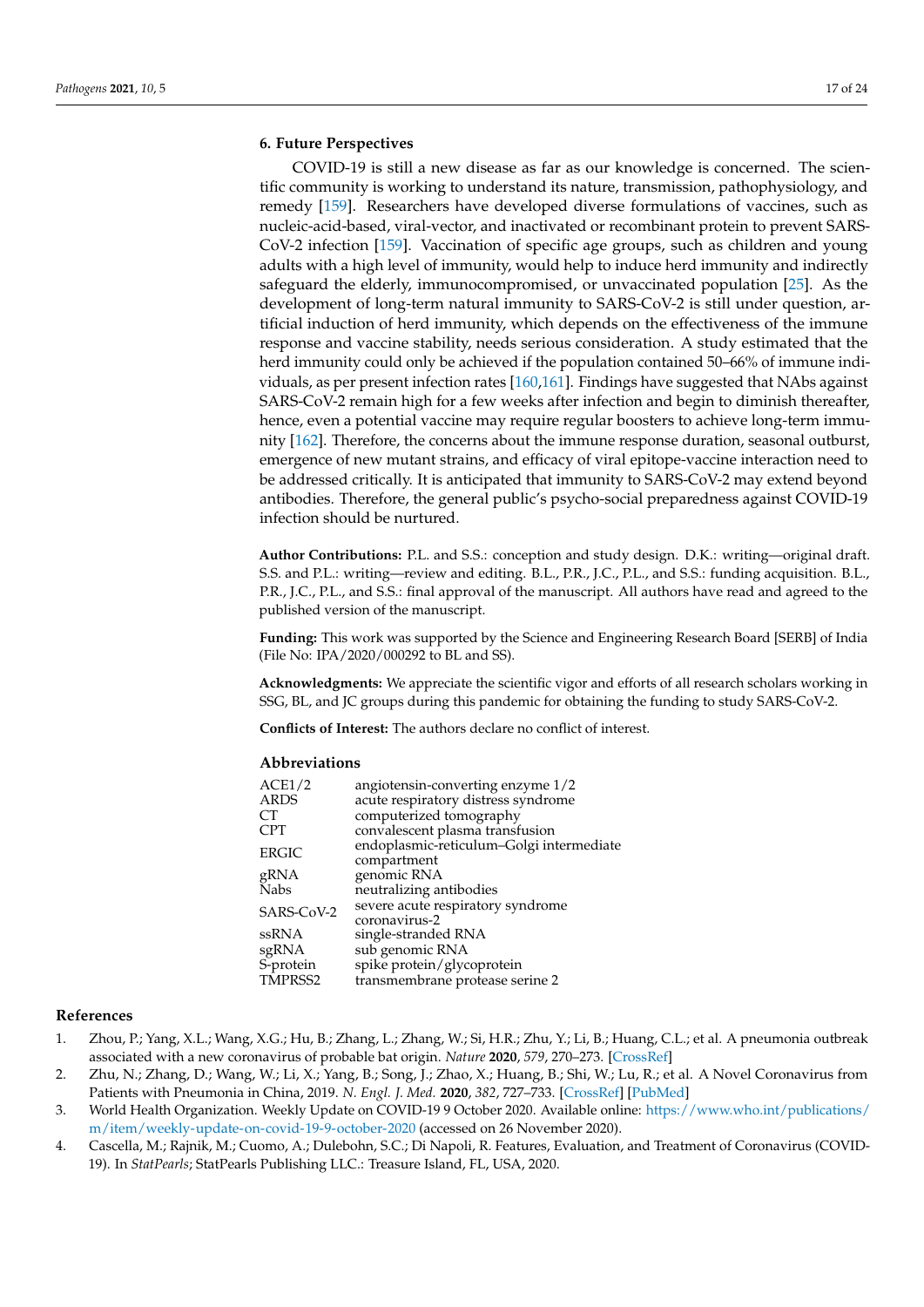- 5. Bourouiba, L. Turbulent Gas Clouds and Respiratory Pathogen Emissions: Potential Implications for Reducing Transmission of COVID-19. *JAMA* **2020**, *323*, 1837–1838. [CrossRef] [PubMed]
- 6. Kutter, J.S.; Spronken, M.I.; Fraaij, P.L.; Fouchier, R.A.; Herfst, S. Transmission routes of respiratory viruses among humans. *Curr. Opin. Virol.* **2018**, *28*, 142–151. [CrossRef]
- 7. Wang, W.K.; Chen, S.Y.; Liu, I.J.; Chen, Y.C.; Chen, H.L.; Yang, C.F.; Chen, P.J.; Yeh, S.H.; Kao, C.L.; Huang, L.M.; et al. Detection of SARS-associated coronavirus in throat wash and saliva in early diagnosis. *Emerg. Infect. Dis.* **2004**, *10*, 1213–1219. [CrossRef]
- 8. Hassan, S.A.; Sheikh, F.N.; Jamal, S.; Ezeh, J.K.; Akhtar, A. Coronavirus (COVID-19): A Review of Clinical Features, Diagnosis, and Treatment. *Cureus* **2020**, *12*, e7355. [CrossRef]
- 9. Wang, D.; Hu, B.; Hu, C.; Zhu, F.; Liu, X.; Zhang, J.; Wang, B.; Xiang, H.; Cheng, Z.; Xiong, Y.; et al. Clinical Characteristics of 138 Hospitalized Patients With 2019 Novel Coronavirus-Infected Pneumonia in Wuhan, China. *JAMA* **2020**, *323*, 1061–1069. [CrossRef]
- 10. Chan, J.F.; Yuan, S.; Kok, K.H.; To, K.K.; Chu, H.; Yang, J.; Xing, F.; Liu, J.; Yip, C.C.; Poon, R.W.; et al. A familial cluster of pneumonia associated with the 2019 novel coronavirus indicating person-to-person transmission: A study of a family cluster. *Lancet* **2020**, *395*, 514–523. [CrossRef]
- 11. Yang, X.; Yu, Y.; Xu, J.; Shu, H.; Xia, J.; Liu, H.; Wu, Y.; Zhang, L.; Yu, Z.; Fang, M.; et al. Clinical course and outcomes of critically ill patients with SARS-CoV-2 pneumonia in Wuhan, China: A single-centered, retrospective, observational study. *Lancet Respir. Med.* **2020**, *8*, 475–481. [CrossRef]
- 12. Wei, M.; Yuan, J.; Liu, Y.; Fu, T.; Yu, X.; Zhang, Z.-J. Novel Coronavirus Infection in Hospitalized Infants Under 1 Year of Age in China. *JAMA* **2020**, *323*, 1313–1314. [CrossRef]
- 13. Wang, M.; Wu, Q.; Xu, W.; Qiao, B.; Wang, J.; Zheng, H.; Jiang, S.; Mei, J.; Wu, Z.; Deng, Y.; et al. Clinical diagnosis of 8274 samples with 2019-novel coronavirus in Wuhan. *medRxiv* **2020**. [CrossRef]
- 14. Guan, W.J.; Ni, Z.Y.; Hu, Y.; Liang, W.H.; Ou, C.Q.; He, J.X.; Liu, L.; Shan, H.; Lei, C.L.; Hui, D.S.C.; et al. Clinical Characteristics of Coronavirus Disease 2019 in China. *N. Engl. J. Med.* **2020**, *382*, 1708–1720. [CrossRef] [PubMed]
- 15. Chen, H.; Guo, J.; Wang, C.; Luo, F.; Yu, X.; Zhang, W.; Li, J.; Zhao, D.; Xu, D.; Gong, Q.; et al. Clinical characteristics and intrauterine vertical transmission potential of COVID-19 infection in nine pregnant women: A retrospective review of medical records. *Lancet* **2020**, *395*, 809–815. [CrossRef]
- 16. Mehta, P.; McAuley, D.F.; Brown, M.; Sanchez, E.; Tattersall, R.S.; Manson, J.J. COVID-19: Consider cytokine storm syndromes and immunosuppression. *Lancet* **2020**, *395*, 1033–1034. [CrossRef]
- 17. Conti, P.; Younes, A. Coronavirus COV-19/SARS-CoV-2 affects women less than men: Clinical response to viral infection. *J. Biol. Regul. Homeost. Agents* **2020**, *34*, 339–343. [CrossRef]
- 18. Lai, C.-C.; Liu, Y.H.; Wang, C.-Y.; Wang, Y.-H.; Hsueh, S.-C.; Yen, M.-Y.; Ko, W.-C.; Hsueh, P.-R. Asymptomatic carrier state, acute respiratory disease, and pneumonia due to severe acute respiratory syndrome coronavirus 2 (SARS-CoV-2): Facts and myths. *J. Microbiol. Immunol. Infect.* **2020**, *53*, 404–412. [CrossRef]
- 19. Wu, Z.; McGoogan, J.M. Characteristics of and Important Lessons from the Coronavirus Disease 2019 (COVID-19) Outbreak in China: Summary of a Report of 72 314 Cases from the Chinese Center for Disease Control and Prevention. *JAMA* **2020**, *323*, 1239–1242. [CrossRef]
- 20. Gao, F.; Zheng, K.I.; Wang, X.B.; Sun, Q.F.; Pan, K.H.; Wang, T.Y.; Chen, Y.P.; Targher, G. Obesity Is a Risk Factor for Greater COVID-19 Severity. *Diabetes Care* **2020**, *43*, e72–e74. [CrossRef]
- 21. Popkin, B.M.; Du, S.; Green, W.D.; Beck, M.A.; Algaith, T.; Herbst, C.H.; Alsukait, R.F.; Alluhidan, M.; Alazemi, N.; Shekar, M. Individuals with obesity and COVID-19: A global perspective on the epidemiology and biological relationships. *Obesity Rev.* **2020**, *21*, e13128. [CrossRef] [PubMed]
- 22. Hoiland, R.L.; Fergusson, N.A.; Mitra, A.R.; Griesdale, D.E.G.; Devine, D.V.; Stukas, S.; Cooper, J.; Thiara, S.; Foster, D.; Chen, L.Y.C.; et al. The association of ABO blood group with indices of disease severity and multiorgan dysfunction in COVID-19. *Blood Adv.* **2020**, *4*, 4981–4989. [CrossRef]
- 23. Sardu, C.; Marfella, R.; Maggi, P.; Messina, V.; Cirillo, P.; Codella, V.; Gambardella, J.; Sardu, A.; Gatta, G.; Santulli, G.; et al. Implications of AB0 blood group in hypertensive patients with covid-19. *BMC Cardiovasc. Disord.* **2020**, *20*, 373. [CrossRef]
- 24. Han, H.; Xu, Z.; Cheng, X.; Zhong, Y.; Yuan, L.; Wang, F.; Li, Y.; Liu, F.; Jiang, Y.; Zhu, C.; et al. Descriptive, Retrospective Study of the Clinical Characteristics of Asymptomatic COVID-19 Patients. *mSphere* **2020**, *5*. [CrossRef]
- 25. Long, Q.X.; Tang, X.J.; Shi, Q.L.; Li, Q.; Deng, H.J.; Yuan, J.; Hu, J.L.; Xu, W.; Zhang, Y.; Lv, F.J.; et al. Clinical and immunological assessment of asymptomatic SARS-CoV-2 infections. *Nat. Med.* **2020**, *26*, 1200–1204. [CrossRef]
- 26. Padoan, A.; Sciacovelli, L.; Basso, D.; Negrini, D.; Zuin, S.; Cosma, C.; Faggian, D.; Matricardi, P.; Plebani, M. IgA-Ab response to spike glycoprotein of SARS-CoV-2 in patients with COVID-19: A longitudinal study. *Clin. Chim. Acta* **2020**, *507*, 164–166. [CrossRef]
- 27. Guo, L.; Ren, L.; Yang, S.; Xiao, M.; Chang, D.; Yang, F.; Dela Cruz, C.S.; Wang, Y.; Wu, C.; Xiao, Y.; et al. Profiling Early Humoral Response to Diagnose Novel Coronavirus Disease (COVID-19). *Clin. Infect. Dis.* **2020**, *71*, 778–785. [CrossRef]
- 28. Thevarajan, I.; Nguyen, T.H.O.; Koutsakos, M.; Druce, J.; Caly, L.; van de Sandt, C.E.; Jia, X.; Nicholson, S.; Catton, M.; Cowie, B.; et al. Breadth of concomitant immune responses prior to patient recovery: A case report of non-severe COVID-19. *Nat. Med.* **2020**, *26*, 453–455. [CrossRef]
- 29. Belser, J.A.; Rota, P.A.; Tumpey, T.M. Ocular tropism of respiratory viruses. *Microbiol. Mol. Biol. Rev.* **2013**, *77*, 144–156. [CrossRef]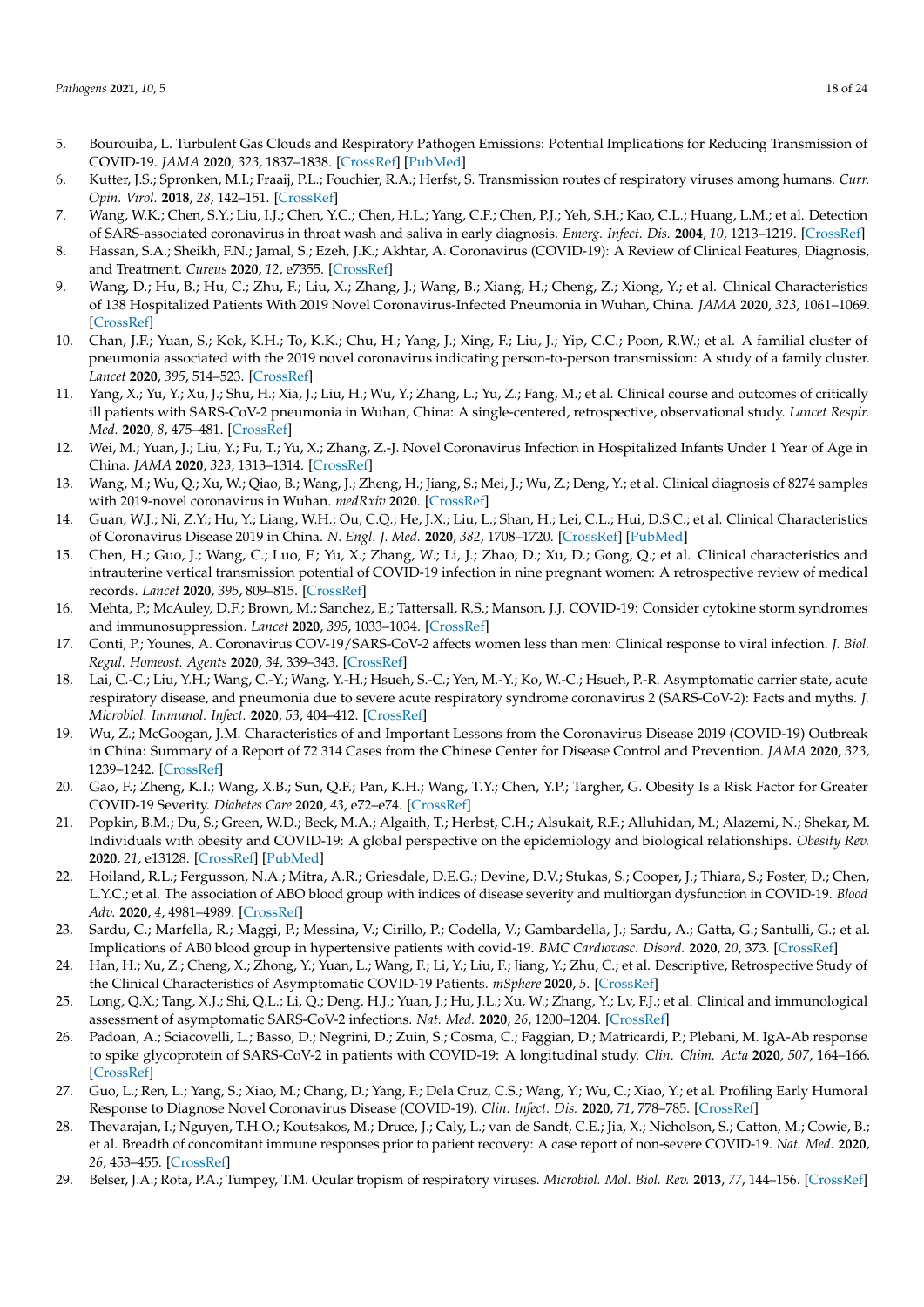- 30. Hantak, M.P.; Qing, E.; Earnest, J.T.; Gallagher, T. Tetraspanins: Architects of Viral Entry and Exit Platforms. *J. Virol.* **2019**, *93*. [CrossRef]
- 31. Belouzard, S.; Millet, J.K.; Licitra, B.N.; Whittaker, G.R. Mechanisms of coronavirus cell entry mediated by the viral spike protein. *Viruses* **2012**, *4*, 1011–1033. [CrossRef]
- 32. Hamming, I.; Timens, W.; Bulthuis, M.L.; Lely, A.T.; Navis, G.; van Goor, H. Tissue distribution of ACE2 protein, the functional receptor for SARS coronavirus. A first step in understanding SARS pathogenesis. *J. Pathol.* **2004**, *203*, 631–637. [CrossRef]
- 33. Sungnak, W.; Huang, N.; Bécavin, C. SARS-CoV-2 entry factors are highly expressed in nasal epithelial cells together with innate immune genes. *Nat. Med.* **2020**, *26*, 681–687. [CrossRef]
- 34. Hoffmann, M.; Kleine-Weber, H.; Schroeder, S.; Krüger, N.; Herrler, T.; Erichsen, S.; Schiergens, T.S.; Herrler, G.; Wu, N.H.; Nitsche, A.; et al. SARS-CoV-2 Cell Entry Depends on ACE2 and TMPRSS2 and Is Blocked by a Clinically Proven Protease Inhibitor. *Cell* **2020**, *181*, 271–280.e278. [CrossRef]
- 35. Huang, Q.; Herrmann, A. Fast assessment of human receptor-binding capability of 2019 novel coronavirus (2019-nCoV). *bioRxiv* **2020**. [CrossRef]
- 36. Lei, C.; Qian, K.; Li, T.; Zhang, S.; Fu, W.; Ding, M.; Hu, S. Neutralization of SARS-CoV-2 spike pseudotyped virus by recombinant ACE2-Ig. *Nat. Commun.* **2020**, *11*, 2070. [CrossRef]
- 37. Tian, X.; Li, C.; Huang, A.; Xia, S.; Lu, S.; Shi, Z.; Lu, L.; Jiang, S.; Yang, Z.; Wu, Y.; et al. Potent binding of 2019 novel coronavirus spike protein by a SARS coronavirus-specific human monoclonal antibody. *Emerg. Microbes Infect.* **2020**, *9*, 382–385. [CrossRef]
- 38. Chen, Y.; Liu, Q.; Guo, D. Emerging coronaviruses: Genome structure, replication, and pathogenesis. *J. Med. Virol.* **2020**, *92*, 418–423. [CrossRef]
- 39. Fehr, A.R.; Perlman, S. Coronaviruses: An overview of their replication and pathogenesis. *Methods Mol. Biol.* **2015**, *1282*, 1–23. [CrossRef]
- 40. Sun, L.; Xing, Y.; Chen, X.; Zheng, Y.; Yang, Y.; Nichols, D.B.; Clementz, M.A.; Banach, B.S.; Li, K.; Baker, S.C.; et al. Coronavirus papain-like proteases negatively regulate antiviral innate immune response through disruption of STING-mediated signaling. *PLoS ONE* **2012**, *7*, e30802. [CrossRef]
- 41. Hussain, S.; Pan, J.; Chen, Y.; Yang, Y.; Xu, J.; Peng, Y.; Wu, Y.; Li, Z.; Zhu, Y.; Tien, P.; et al. Identification of novel subgenomic RNAs and noncanonical transcription initiation signals of severe acute respiratory syndrome coronavirus. *J. Virol.* **2005**, *79*, 5288–5295. [CrossRef]
- 42. V'kovski, P.; Kratzel, A.; Steiner, S.; Stalder, H.; Thiel, V. Coronavirus biology and replication: Implications for SARS-CoV-2. *Nat. Rev. Microbiol.* **2020**, 1–16. [CrossRef]
- 43. Varga, Z.; Flammer, A.J.; Steiger, P.; Haberecker, M.; Andermatt, R.; Zinkernagel, A.S.; Mehra, M.R.; Schuepbach, R.A.; Ruschitzka, F.; Moch, H. Endothelial cell infection and endotheliitis in COVID-19. *Lancet* **2020**, *395*, 1417–1418. [CrossRef]
- 44. Elrashdy, F.; Redwan, E.M.; Uversky, V.N. Why COVID-19 Transmission Is More Efficient and Aggressive Than Viral Transmission in Previous Coronavirus Epidemics? *Biomolecules* **2020**, *10*, 1312. [CrossRef] [PubMed]
- 45. Zamorano Cuervo, N.; Grandvaux, N. ACE2: Evidence of role as entry receptor for SARS-CoV-2 and implications in comorbidities. *eLife* **2020**, *9*, e61390. [CrossRef] [PubMed]
- 46. Cantuti-Castelvetri, L.; Ojha, R.; Pedro, L.D.; Djannatian, M.; Franz, J.; Kuivanen, S.; van der Meer, F.; Kallio, K.; Kaya, T.; Anastasina, M.; et al. Neuropilin-1 facilitates SARS-CoV-2 cell entry and infectivity. *Science* **2020**, *370*, 856–860. [CrossRef]
- 47. Simmons, G.; Gosalia, D.N.; Rennekamp, A.J.; Reeves, J.D.; Diamond, S.L.; Bates, P. Inhibitors of cathepsin L prevent severe acute respiratory syndrome coronavirus entry. *Proc. Natl. Acad. Sci. USA* **2005**, *102*, 11876–11881. [CrossRef] [PubMed]
- 48. Rosenthal, K.S. Three Properties of SARS-CoV-2 That Promote COVID-19. *Infect. Dis. Clin. Pract.* **2020**, *28*, 324–326. [CrossRef]
- 49. Butowt, R.; Bilinska, K. SARS-CoV-2: Olfaction, Brain Infection, and the Urgent Need for Clinical Samples Allowing Earlier Virus Detection. *ACS Chem. Neurosci.* **2020**, *11*, 1200–1203. [CrossRef]
- 50. Dariya, B.; Nagaraju, G.P. Understanding novel COVID-19: Its impact on organ failure and risk assessment for diabetic and cancer patients. *Cytokine Growth Factor Rev.* **2020**, *53*, 43–52. [CrossRef]
- 51. Atlas, T.H.P. ACE 2. Available online: https://www.proteinatlas.org/ENSG00000130234-ACE2/tissue (accessed on 25 September 2020).
- 52. Chen, L.; Li, X.; Chen, M.; Feng, Y.; Xiong, C. The ACE2 expression in human heart indicates new potential mechanism of heart injury among patients infected with SARS-CoV-2. *Cardiovasc. Res.* **2020**, *116*, 1097–1100. [CrossRef]
- 53. Hess, D.C.; Eldahshan, W.; Rutkowski, E. COVID-19-Related Stroke. *Transl. Stroke Res.* **2020**, *11*, 322–325. [CrossRef]
- 54. Chen, N.; Zhou, M.; Dong, X.; Qu, J.; Gong, F.; Han, Y.; Qiu, Y.; Wang, J.; Liu, Y.; Wei, Y.; et al. Epidemiological and clinical characteristics of 99 cases of 2019 novel coronavirus pneumonia in Wuhan, China: A descriptive study. *Lancet* **2020**, *395*, 507–513. [CrossRef]
- 55. Huang, C.; Wang, Y.; Li, X.; Ren, L.; Zhao, J.; Hu, Y.; Zhang, L.; Fan, G.; Xu, J.; Gu, X.; et al. Clinical features of patients infected with 2019 novel coronavirus in Wuhan, China. *Lancet* **2020**, *395*, 497–506. [CrossRef]
- 56. Rudnick, M.R.; Hilburg, R. Acute Kidney Injury in COVID-19: Another Challenge for Nephrology. *Am. J. Nephrol.* **2020**, *51*, 761–763. [CrossRef]
- 57. Zhang, H.; Kang, Z.; Gong, H.; Xu, D.; Wang, J.; Li, Z.; Li, Z.; Cui, X.; Xiao, J.; Zhan, J.; et al. Digestive system is a potential route of COVID-19: An analysis of single-cell coexpression pattern of key proteins in viral entry process. *Gut* **2020**, *69*, 1010–1018. [CrossRef]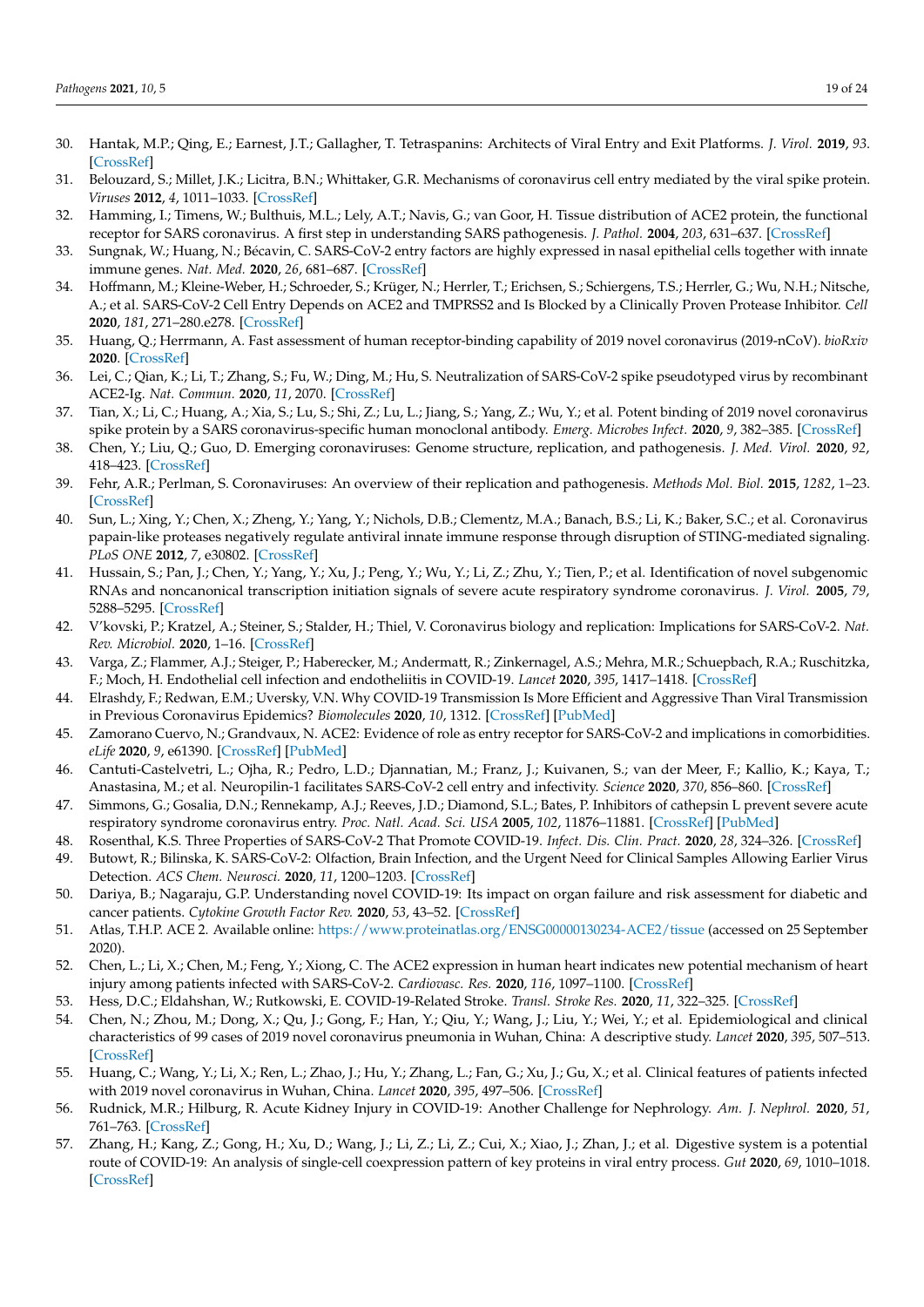- 58. Zhang, Y.; Zheng, L.; Liu, L.; Zhao, M.; Xiao, J.; Zhao, Q. Liver impairment in COVID-19 patients: A retrospective analysis of 115 cases from a single centre in Wuhan city, China. *Liver. Int.* **2020**, *40*, 2095–2103. [CrossRef]
- 59. Chen, Y.; Feng, Z.; Diao, B.; Wang, R.; Wang, G.; Wang, C.; Tan, Y.; Liu, L.; Wang, C.; Liu, Y.; et al. The Novel Severe Acute Respiratory Syndrome Coronavirus 2 (SARS-CoV-2) Directly Decimates Human Spleens and Lymph Nodes. *medRxiv* **2020**. [CrossRef]
- 60. Wang, D.; Yin, Y.; Hu, C.; Liu, X.; Zhang, X.; Zhou, S.; Jian, M.; Xu, H.; Prowle, J.; Hu, B.; et al. Clinical course and outcome of 107 patients infected with the novel coronavirus, SARS-CoV-2, discharged from two hospitals in Wuhan, China. *Crit. Care* **2020**, *24*, 188. [CrossRef]
- 61. Zhou, F.; Yu, T.; Du, R.; Fan, G.; Liu, Y.; Liu, Z.; Xiang, J.; Wang, Y.; Song, B.; Gu, X.; et al. Clinical course and risk factors for mortality of adult inpatients with COVID-19 in Wuhan, China: A retrospective cohort study. *Lancet* **2020**, *395*, 1054–1062. [CrossRef]
- 62. Gu, J.; Gong, E.; Zhang, B.; Zheng, J.; Gao, Z.; Zhong, Y.; Zou, W.; Zhan, J.; Wang, S.; Xie, Z.; et al. Multiple organ infection and the pathogenesis of SARS. *J. Exp. Med.* **2005**, *202*, 415–424. [CrossRef]
- 63. Kenneth McIntosh, M. Coronavirus Disease 2019 (COVID-19): Epidemiology, Virology, and Prevention. Available online: https: //www.uptodate.com/contents/coronavirus-disease-2019-covid-19-epidemiology-virology-and-prevention/contributors (accessed on 25 September 2020).
- 64. Lang, Z.W.; Zhang, L.J.; Zhang, S.J.; Meng, X.; Li, J.Q.; Song, C.Z.; Sun, L.; Zhou, Y.S.; Dwyer, D.E. A clinicopathological study of three cases of severe acute respiratory syndrome (SARS). *Pathology* **2003**, *35*, 526–531. [CrossRef]
- 65. Tse, G.M.; To, K.F.; Chan, P.K.; Lo, A.W.; Ng, K.C.; Wu, A.; Lee, N.; Wong, H.C.; Mak, S.M.; Chan, K.F.; et al. Pulmonary pathological features in coronavirus associated severe acute respiratory syndrome (SARS). *J. Clin. Pathol.* **2004**, *57*, 260–265. [CrossRef]
- 66. Cheung, O.Y.; Chan, J.W.; Ng, C.K.; Koo, C.K. The spectrum of pathological changes in severe acute respiratory syndrome (SARS). *Histopathology* **2004**, *45*, 119–124. [CrossRef]
- 67. Leung, W.K.; To, K.-f.; Chan, P.K.S.; Chan, H.L.Y.; Wu, A.K.L.; Lee, N.; Yuen, K.Y.; Sung, J.J.Y. Enteric involvement of severe acute respiratory syndrome-associated coronavirus infection. *Gastroenterology* **2003**, *125*, 1011–1017. [CrossRef]
- 68. Ding, Y.; Wang, H.; Shen, H.; Li, Z.; Geng, J.; Han, H.; Cai, J.; Li, X.; Kang, W.; Weng, D.; et al. The clinical pathology of severe acute respiratory syndrome (SARS): A report from China. *J. Pathol.* **2003**, *200*, 282–289. [CrossRef]
- 69. Chong, P.Y.; Chui, P.; Ling, A.E.; Franks, T.J.; Tai, D.Y.; Leo, Y.S.; Kaw, G.J.; Wansaicheong, G.; Chan, K.P.; Ean Oon, L.L.; et al. Analysis of deaths during the severe acute respiratory syndrome (SARS) epidemic in Singapore: Challenges in determining a SARS diagnosis. *Arch. Pathol. Lab. Med.* **2004**, *128*, 195–204. [CrossRef]
- 70. Wu, V.C.; Wu, P.C.; Wu, C.H.; Huang, T.M.; Chang, C.H.; Tsai, P.R.; Ko, W.J.; Chen, L.; Wang, C.Y.; Chu, T.S.; et al. The impact of acute kidney injury on the long-term risk of stroke. *J. Am. Heart Assoc.* **2014**, *3*. [CrossRef]
- 71. Akhmerov, A.; Marbán, E. COVID-19 and the Heart. *Circ. Res.* **2020**, *126*, 1443–1455. [CrossRef]
- 72. Fan, C.; Li, K.; Ding, Y.; Lu, W.L.; Wang, J. ACE2 Expression in Kidney and Testis May Cause Kidney and Testis Damage After 2019-nCoV Infection. *medRxiv* **2020**. [CrossRef]
- 73. Xu, J.; Zhong, S.; Liu, J.; Li, L.; Li, Y.; Wu, X.; Li, Z.; Deng, P.; Zhang, J.; Zhong, N.; et al. Detection of severe acute respiratory syndrome coronavirus in the brain: Potential role of the chemokine mig in pathogenesis. *Clin. Infect. Dis.* **2005**, *41*, 1089–1096. [CrossRef]
- 74. Naicker, S.; Yang, C.-W.; Hwang, S.-J.; Liu, B.-C.; Chen, J.-H.; Jha, V. The Novel Coronavirus 2019 epidemic and kidneys. *Kidney Int.* **2020**, *97*, 824–828. [CrossRef]
- 75. Fan, Z.; Chen, L.; Li, J.; Cheng, X.; Yang, J.; Tian, C.; Zhang, Y.; Huang, S.; Liu, Z.; Cheng, J. Clinical Features of COVID-19-Related Liver Functional Abnormality. *Clin. Gastroenterol. Hepatol.* **2020**, *18*, 1561–1566. [CrossRef] [PubMed]
- 76. Cheng, H.Y.; Jian, S.W.; Liu, D.P.; Ng, T.C.; Huang, W.T.; Lin, H.H. Contact Tracing Assessment of COVID-19 Transmission Dynamics in Taiwan and Risk at Different Exposure Periods Before and After Symptom Onset. *JAMA Intern. Med.* **2020**, *180*, 1156–1163. [CrossRef] [PubMed]
- 77. Wong, R.S.; Wu, A.; To, K.F.; Lee, N.; Lam, C.W.; Wong, C.K.; Chan, P.K.; Ng, M.H.; Yu, L.M.; Hui, D.S.; et al. Haematological manifestations in patients with severe acute respiratory syndrome: Retrospective analysis. *BMJ* **2003**, *326*, 1358–1362. [CrossRef] [PubMed]
- 78. Zhan, J.; Deng, R.; Tang, J.; Zhang, B.; Tang, Y.; Wang, J.K.; Li, F.; Anderson, V.M.; McNutt, M.A.; Gu, J. The spleen as a target in severe acute respiratory syndrome. *FASEB J.* **2006**, *20*, 2321–2328. [CrossRef] [PubMed]
- 79. Kucuk, A.; Cumhur Cure, M.; Cure, E. Can COVID-19 cause myalgia with a completely different mechanism? A hypothesis. *Clin. Rheumatol.* **2020**, *39*, 2103–2104. [CrossRef]
- 80. Isidori, A.M.; Pofi, R.; Hasenmajer, V.; Lenzi, A.; Pivonello, R. Use of glucocorticoids in patients with adrenal insufficiency and COVID-19 infection. *Lancet Diabetes Endocrinol.* **2020**, *8*, 472–473. [CrossRef]
- 81. Wei, L.; Sun, S.; Xu, C.H.; Zhang, J.; Xu, Y.; Zhu, H.; Peh, S.C.; Korteweg, C.; McNutt, M.A.; Gu, J. Pathology of the thyroid in severe acute respiratory syndrome. *Hum. Pathol.* **2007**, *38*, 95–102. [CrossRef]
- 82. Sa Ribero, M.; Jouvenet, N.; Dreux, M.; Nisole, S. Interplay between SARS-CoV-2 and the type I interferon response. *PLoS Pathog.* **2020**, *16*, e1008737. [CrossRef]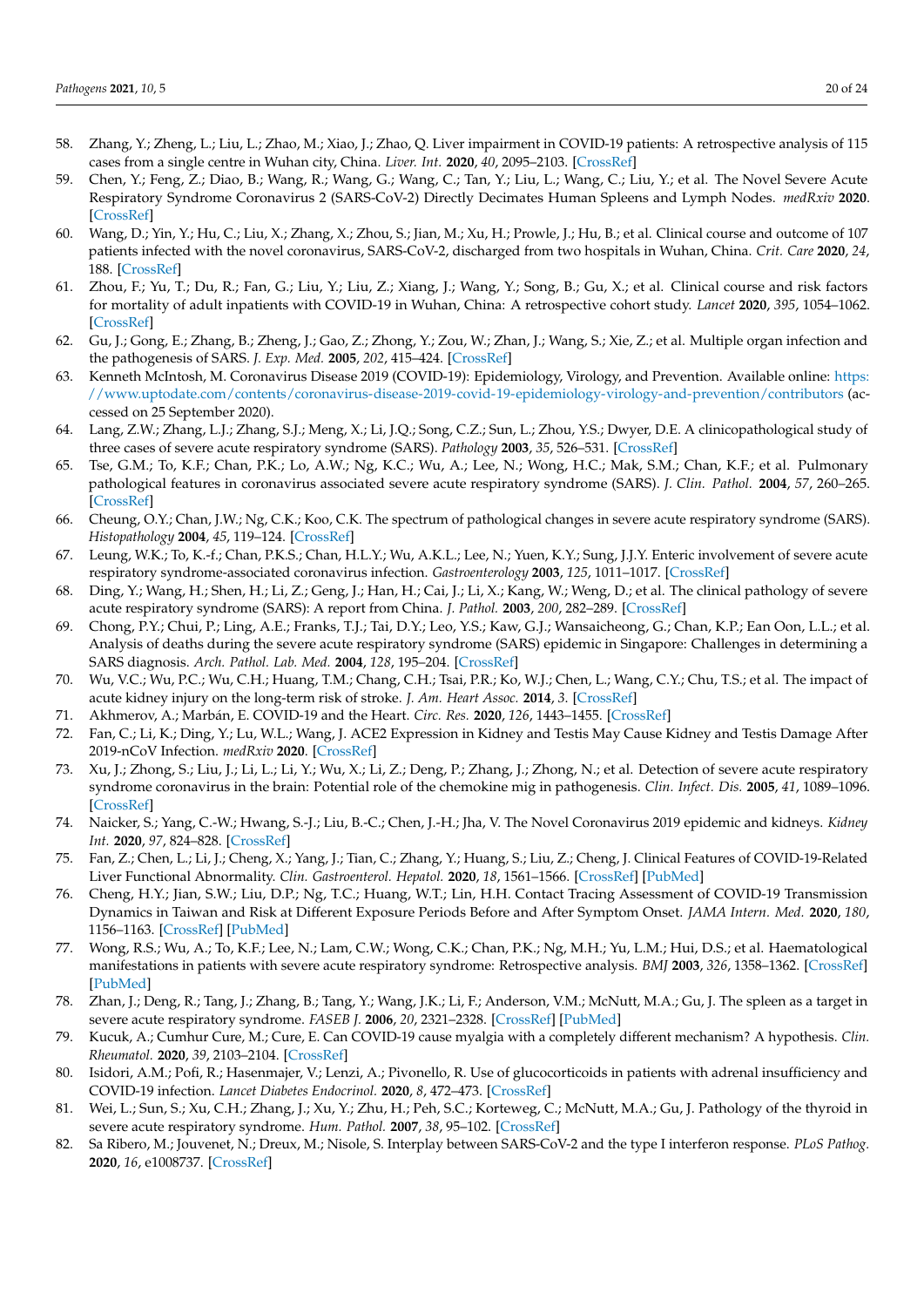- 83. Peiris, J.S.; Hui, K.P.; Yen, H.L. Host response to influenza virus: Protection versus immunopathology. *Curr. Opin. Immunol.* **2010**, *22*, 475–481. [CrossRef]
- 84. La Gruta, N.L.; Kedzierska, K.; Stambas, J.; Doherty, P.C. A question of self-preservation: Immunopathology in influenza virus infection. *Immunol. Cell Biol.* **2007**, *85*, 85–92. [CrossRef]
- 85. Zhou, Y.; Fu, B.; Zheng, X.; Wang, D.; Zhao, C.; Qi, Y.; Sun, R.; Tian, Z.; Xu, X.; Wei, H. Pathogenic T cells and inflammatory monocytes incite inflammatory storm in severe COVID-19 patients. *Natl. Sci. Rev.* **2020**, nwaa041. [CrossRef]
- 86. Channappanavar, R.; Fehr, A.R.; Zheng, J.; Wohlford-Lenane, C.; Abrahante, J.E.; Mack, M.; Sompallae, R.; McCray, P.B., Jr.; Meyerholz, D.K.; Perlman, S. IFN-I response timing relative to virus replication determines MERS coronavirus infection outcomes. *J. Clin. Investig.* **2019**, *129*, 3625–3639. [CrossRef] [PubMed]
- 87. Becker, R.C. COVID-19 update: Covid-19-associated coagulopathy. *J. Thromb. Thrombolysis* **2020**, *50*, 54–67. [CrossRef] [PubMed]
- 88. Connors, J.M.; Levy, J.H. Thromboinflammation and the hypercoagulability of COVID-19. *J. Thromb. Haemost.* **2020**, *18*, 1559–1561. [CrossRef]
- 89. Barnes, B.J.; Adrover, J.M.; Baxter-Stoltzfus, A.; Borczuk, A.; Cools-Lartigue, J.; Crawford, J.M.; Daßler-Plenker, J.; Guerci, P.; Huynh, C.; Knight, J.S.; et al. Targeting potential drivers of COVID-19: Neutrophil extracellular traps. *J. Exp. Med.* **2020**, *217*. [CrossRef]
- 90. Wang, Y.; Luo, L.; Braun, O.; Westman, J.; Madhi, R.; Herwald, H.; Mörgelin, M.; Thorlacius, H. Neutrophil extracellular trap-microparticle complexes enhance thrombin generation via the intrinsic pathway of coagulation in mice. *Sci. Rep.* **2018**, *8*, 4020. [CrossRef]
- 91. Wang, H.; Ma, S. The cytokine storm and factors determining the sequence and severity of organ dysfunction in multiple organ dysfunction syndrome. *Am. J. Emerg. Med.* **2008**, *26*, 711–715. [CrossRef]
- 92. Maggi, E.; Canonica, G.W.; Moretta, L. COVID-19: Unanswered questions on immune response and pathogenesis. *J. Allergy Clin. Immunol.* **2020**, *146*, 18–22. [CrossRef]
- 93. Dhochak, N.; Singhal, T.; Kabra, S.K.; Lodha, R. Pathophysiology of COVID-19: Why Children Fare Better than Adults? *Indian J. Pediatr.* **2020**, *87*, 537–546. [CrossRef]
- 94. Liu, Z.; Ding, Z.; Guan, X.; Zhang, Y.; Wang, X.; Khan, J.S. Optimizing response in surgical systems during and after COVID-19 pandemic: Lessons from China and the UK—Perspective. *Int. J. Surg.* **2020**, *78*, 156–159. [CrossRef]
- 95. Cao, Z.; Liu, L.; Du, L.; Zhang, C.; Jiang, S.; Li, T.; He, Y. Potent and persistent antibody responses against the receptor-binding domain of SARS-CoV spike protein in recovered patients. *Virol. J.* **2010**, *7*, 299. [CrossRef] [PubMed]
- 96. Rothe, C.; Schunk, M.; Sothmann, P.; Bretzel, G.; Froeschl, G.; Wallrauch, C.; Zimmer, T.; Thiel, V.; Janke, C.; Guggemos, W.; et al. Transmission of 2019-nCoV Infection from an Asymptomatic Contact in Germany. *N. Engl. J. Med.* **2020**, *382*, 970–971. [CrossRef]
- 97. Chen, X.; Li, R.; Pan, Z.; Qian, C.; Yang, Y.; You, R.; Zhao, J.; Liu, P.; Gao, L.; Li, Z.; et al. Human monoclonal antibodies block the binding of SARS-CoV-2 spike protein to angiotensin converting enzyme 2 receptor. *Cell Mol. Immunol.* **2020**, *17*, 647–649. [CrossRef] [PubMed]
- 98. Ye, M.; Fu, D.; Ren, Y.; Wang, F.; Wang, D.; Zhang, F.; Xia, X.; Lv, T. Treatment with convalescent plasma for COVID-19 patients in Wuhan, China. *J. Med. Virol.* **2020**, *92*, 1890–1901. [CrossRef] [PubMed]
- 99. Rajendran, K.; Krishnasamy, N.; Rangarajan, J.; Rathinam, J.; Natarajan, M.; Ramachandran, A. Convalescent plasma transfusion for the treatment of COVID-19: Systematic review. *J. Med. Virol.* **2020**, *92*. [CrossRef] [PubMed]
- 100. Poland, G.A.; Ovsyannikova, I.G.; Kennedy, R.B. SARS-CoV-2 immunity: Review and applications to phase 3 vaccine candidates. *Lancet* **2020**, *396*, 1595–1606. [CrossRef]
- 101. Gallais, F.; Velay, A.; Wendling, M.-J.; Nazon, C.; Partisani, M.; Sibilia, J.; Candon, S.; Fafi-Kremer, S. Intrafamilial Exposure to SARS-CoV-2 Induces Cellular Immune Response without Seroconversion. *medRxiv* **2020**. [CrossRef]
- 102. Sekine, T.; Perez-Potti, A.; Rivera-Ballesteros, O.; Strålin, K.; Gorin, J.-B.; Olsson, A.; Llewellyn-Lacey, S.; Kamal, H.; Bogdanovic, G.; Muschiol, S.; et al. Robust T cell immunity in convalescent individuals with asymptomatic or mild COVID-19. *bioRxiv* **2020**. [CrossRef]
- 103. Peng, Y.; Mentzer, A.J.; Liu, G.; Yao, X.; Yin, Z.; Dong, D.; Dejnirattisai, W.; Rostron, T.; Supasa, P.; Liu, C.; et al. Broad and strong memory CD4+ and CD8+ T cells induced by SARS-CoV-2 in UK convalescent individuals following COVID-19. *Nat. Immunol.* **2020**, *21*, 1336–1345. [CrossRef]
- 104. FDA. Recommendations for Investigational COVID-19 Convalescent Plasma. Available online: https://www.fda.gov/vaccinesblood-biologics/investigational-new-drug-ind-or-device-exemption-ide-process-cber/recommendations-investigationalcovid-19-convalescent-plasma (accessed on 16 November 2020).
- 105. Chu, D.K.W.; Pan, Y.; Cheng, S.M.S.; Hui, K.P.Y.; Krishnan, P.; Liu, Y.; Ng, D.Y.M.; Wan, C.K.C.; Yang, P.; Wang, Q.; et al. Molecular Diagnosis of a Novel Coronavirus (2019-nCoV) Causing an Outbreak of Pneumonia. *Clin. Chem.* **2020**, *66*, 549–555. [CrossRef]
- 106. Nguyen, F.T.; van den Akker, T.; Lally, K.; Lam, H.; Lenskaya, V.; Liu, S.T.H.; Bouvier, N.M.; Aberg, J.A.; Rodriguez, D.; Krammer, F.; et al. Transfusion Reactions Associated with COVID-19 Convalescent Plasma Therapy for SARS-CoV-2. *Transfusion* **2020**, *1*, 16. [CrossRef] [PubMed]
- 107. Teofili, L.; Landolfi, R.; Cingolani, A.; Antinori, A.; Vecchiet, J.; Sanguinetti, M.; Gasbarrini, A.; Pasciuto, T.; Orlando, N.; Lamonica, S. "Early transfusion of convalescent plasma in older patients with COVID-19 to prevent disease progression: A structured summary of a study protocol for a randomised controlled trial". *Trials* **2020**, *21*, 875. [CrossRef] [PubMed]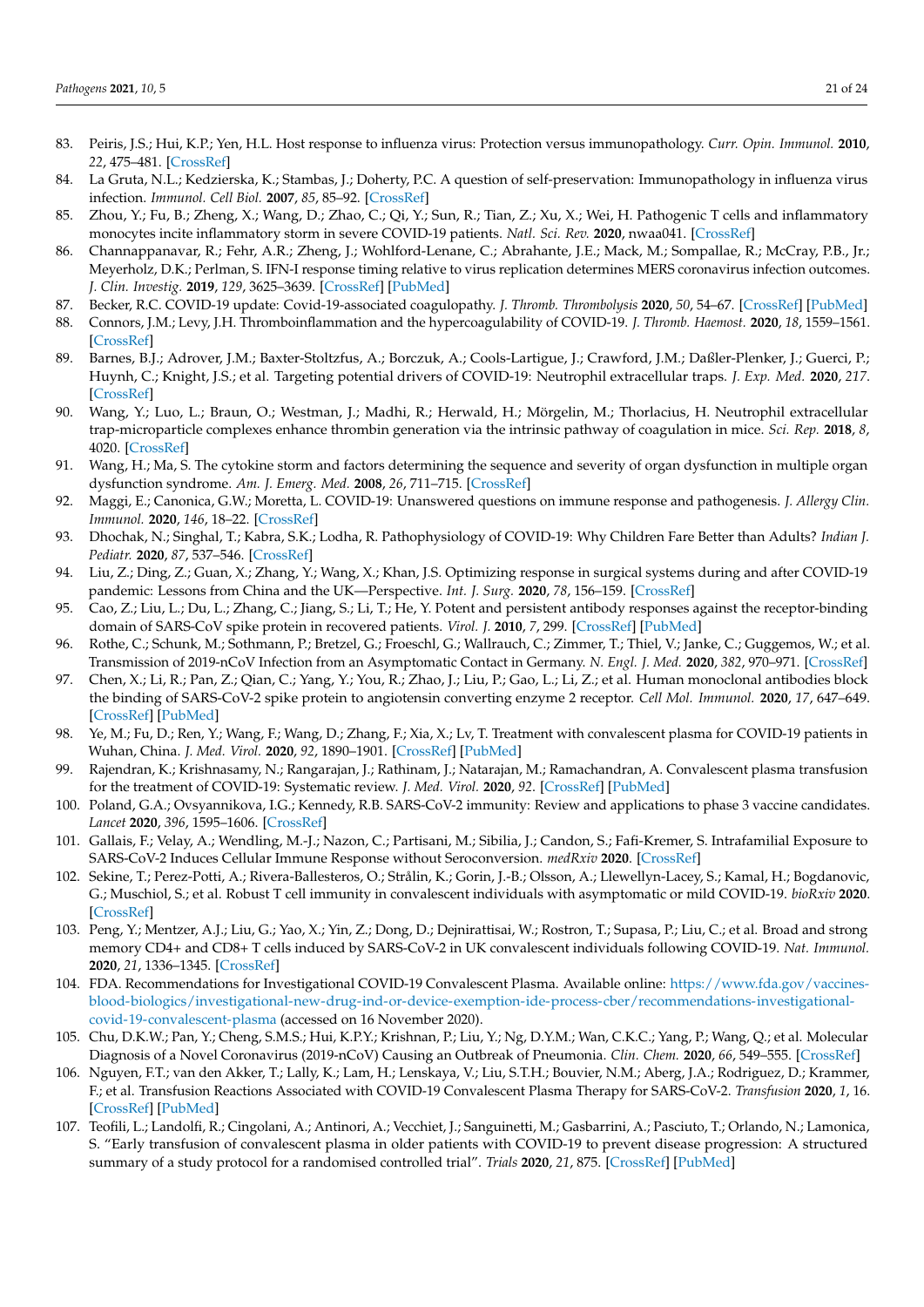- 108. Sun, Z.F.; Meng, X.J. Antigenic cross-reactivity between the nucleocapsid protein of severe acute respiratory syndrome (SARS) coronavirus and polyclonal antisera of antigenic group I animal coronaviruses: Implication for SARS diagnosis. *J. Clin. Microbiol.* **2004**, *42*, 2351–2352. [CrossRef]
- 109. Casadevall, A.; Pirofski, L.-a. The convalescent sera option for containing COVID-19. *J. Clin. Investig.* **2020**, *130*, 1545–1548. [CrossRef]
- 110. Venkat Kumar, G.; Jeyanthi, V.; Ramakrishnan, S. A short review on antibody therapy for COVID-19. *New Microbes New Infect.* **2020**, *35*, 100682. [CrossRef] [PubMed]
- 111. Chen, W.; Lan, Y.; Yuan, X.; Deng, X.; Li, Y.; Cai, X.; Li, L.; He, R.; Tan, Y.; Deng, X.; et al. Detectable 2019-nCoV viral RNA in blood is a strong indicator for the further clinical severity. *Emerg. Microbes Infect.* **2020**, *9*, 469–473. [CrossRef]
- 112. Wang, W.; Xu, Y.; Gao, R.; Lu, R.; Han, K.; Wu, G.; Tan, W. Detection of SARS-CoV-2 in Different Types of Clinical Specimens. *JAMA* **2020**, *323*, 1843–1844. [CrossRef]
- 113. Li, D.; Jin, M.; Bao, P.; Zhao, W.; Zhang, S. Clinical Characteristics and Results of Semen Tests Among Men with Coronavirus Disease 2019. *JAMA Netw. Open* **2020**, *3*, e208292. [CrossRef] [PubMed]
- 114. Marshall, R.P.; Gohlke, P.; Chambers, R.C.; Howell, D.C.; Bottoms, S.E.; Unger, T.; McAnulty, R.J.; Laurent, G.J. Angiotensin II and the fibroproliferative response to acute lung injury. *Am. J. Physiol. Lung Cell Mol. Physiol.* **2004**, *286*, L156–L164. [CrossRef]
- 115. Ioannidis, I.; Ye, F.; McNally, B.; Willette, M.; Flaño, E. Toll-like receptor expression and induction of type I and type III interferons in primary airway epithelial cells. *J. Virol.* **2013**, *87*, 3261–3270. [CrossRef]
- 116. Benigni, A.; Cassis, P.; Remuzzi, G. Angiotensin II revisited: New roles in inflammation, immunology and aging. *EMBO Mol. Med.* **2010**, *2*, 247–257. [CrossRef] [PubMed]
- 117. Cheung, K.S.; Hung, I.F.N.; Chan, P.P.Y.; Lung, K.C.; Tso, E.; Liu, R.; Ng, Y.Y.; Chu, M.Y.; Chung, T.W.H.; Tam, A.R.; et al. Gastrointestinal Manifestations of SARS-CoV-2 Infection and Virus Load in Fecal Samples From a Hong Kong Cohort: Systematic Review and Meta-analysis. *Gastroenterology* **2020**, *159*, 81–95. [CrossRef] [PubMed]
- 118. Mateo, T.; Abu Nabah, Y.N.; Abu Taha, M.; Mata, M.; Cerdá-Nicolás, M.; Proudfoot, A.E.; Stahl, R.A.; Issekutz, A.C.; Cortijo, J.; Morcillo, E.J.; et al. Angiotensin II-induced mononuclear leukocyte interactions with arteriolar and venular endothelium are mediated by the release of different CC chemokines. *J. Immunol.* **2006**, *176*, 5577–5586. [CrossRef] [PubMed]
- 119. Biancardi, V.C.; Bomfim, G.F.; Reis, W.L.; Al-Gassimi, S.; Nunes, K.P. The interplay between Angiotensin II, TLR4 and hypertension. *Pharmacol. Res.* **2017**, *120*, 88–96. [CrossRef]
- 120. Lodder, W.; de Roda Husman, A.M. SARS-CoV-2 in wastewater: Potential health risk, but also data source. *Lancet Gastroenterol. Hepatol.* **2020**, *5*, 533–534. [CrossRef]
- 121. Millet, J.K.; Whittaker, G.R. Host cell proteases: Critical determinants of coronavirus tropism and pathogenesis. *Virus Res.* **2015**, *202*, 120–134. [CrossRef]
- 122. Zoufaly, A.; Poglitsch, M.; Aberle, J.H.; Hoepler, W.; Seitz, T.; Traugott, M.; Grieb, A.; Pawelka, E.; Laferl, H.; Wenisch, C.; et al. Human recombinant soluble ACE2 in severe COVID-19. *Lancet Respir. Med.* **2020**, *8*, 1154–1158. [CrossRef]
- 123. Manjili, R.H.; Zarei, M.; Habibi, M.; Manjili, M.H. COVID-19 as an Acute Inflammatory Disease. *J. Immunol.* **2020**, *205*, 12. [CrossRef]
- 124. Henry, B.M.; de Oliveira, M.H.S.; Benoit, S.; Plebani, M.; Lippi, G. Hematologic, biochemical and immune biomarker abnormalities associated with severe illness and mortality in coronavirus disease 2019 (COVID-19): A meta-analysis. *Clin. Chem Lab. Med.* **2020**, *58*, 1021–1028. [CrossRef]
- 125. He, Z.; Zhao, C.; Dong, Q.; Zhuang, H.; Song, S.; Peng, G.; Dwyer, D.E. Effects of severe acute respiratory syndrome (SARS) coronavirus infection on peripheral blood lymphocytes and their subsets. *Int. J. Infect. Dis.* **2005**, *9*, 323–330. [CrossRef]
- 126. Kubina, R.; Dziedzic, A. Molecular and Serological Tests for COVID-19 a Comparative Review of SARS-CoV-2 Coronavirus Laboratory and Point-of-Care Diagnostics. *Diagnostics* **2020**, *10*, 434. [CrossRef] [PubMed]
- 127. Ferrey, A.J.; Choi, G.; Hanna, R.M.; Chang, Y.; Tantisattamo, E.; Ivaturi, K.; Park, E.; Nguyen, L.; Wang, B.; Tonthat, S.; et al. A Case of Novel Coronavirus Disease 19 in a Chronic Hemodialysis Patient Presenting with Gastroenteritis and Developing Severe Pulmonary Disease. *Am. J. Nephrol.* **2020**, *51*, 337–342. [CrossRef] [PubMed]
- 128. Xiang, J.; Wen, J.; Yuan, X.; Xiong, S.; Zhou, X.U.E.; Liu, C.; Min, X.U.N. Potential biochemical markers to identify severe cases among COVID-19 patients. *medRxiv* **2020**. [CrossRef]
- 129. Mardani, R.; Ahmadi Vasmehjani, A.; Zali, F.; Gholami, A.; Mousavi Nasab, S.D.; Kaghazian, H.; Kaviani, M.; Ahmadi, N. Laboratory Parameters in Detection of COVID-19 Patients with Positive RT-PCR; a Diagnostic Accuracy Study. *Arch. Acad. Emerg. Med.* **2020**, *8*, e43.
- 130. Zheng, M.; Gao, Y.; Liu, S.; Sun, D.; Yang, F.; Zong, L.; Zhang, M.; Tian, Z.; Xu, Y.; Sun, H. Serum inflammatory factors are positively correlated with the production of specific antibodies in coronavirus disease 2019 patients. *Cell Mol. Immunol.* **2020**, *17*, 1180–1182. [CrossRef]
- 131. Han, Y.; Zhang, H.; Mu, S.; Wei, W.; Jin, C.; Tong, C.; Song, Z.; Zha, Y.; Xue, Y.; Gu, G. Lactate dehydrogenase, an independent risk factor of severe COVID-19 patients: A retrospective and observational study. *Aging* **2020**, *12*, 11245–11258. [CrossRef]
- 132. Hoel, H.; Heggelund, L.; Reikvam, D.H.; Stiksrud, B.; Ueland, T.; Michelsen, A.E.; Otterdal, K.; Muller, K.E.; Lind, A.; Muller, F.; et al. Elevated markers of gut leakage and inflammasome activation in COVID-19 patients with cardiac involvement. [published online ahead of print, 25 September 2020]. *J. Intern. Med.* **2020**. [CrossRef]
- 133. Bhatia, R.; Abraham, P. The enigmatic COVID-19 pandemic. *Indian J. Med. Res.* **2020**, *152*, 1–5. [CrossRef]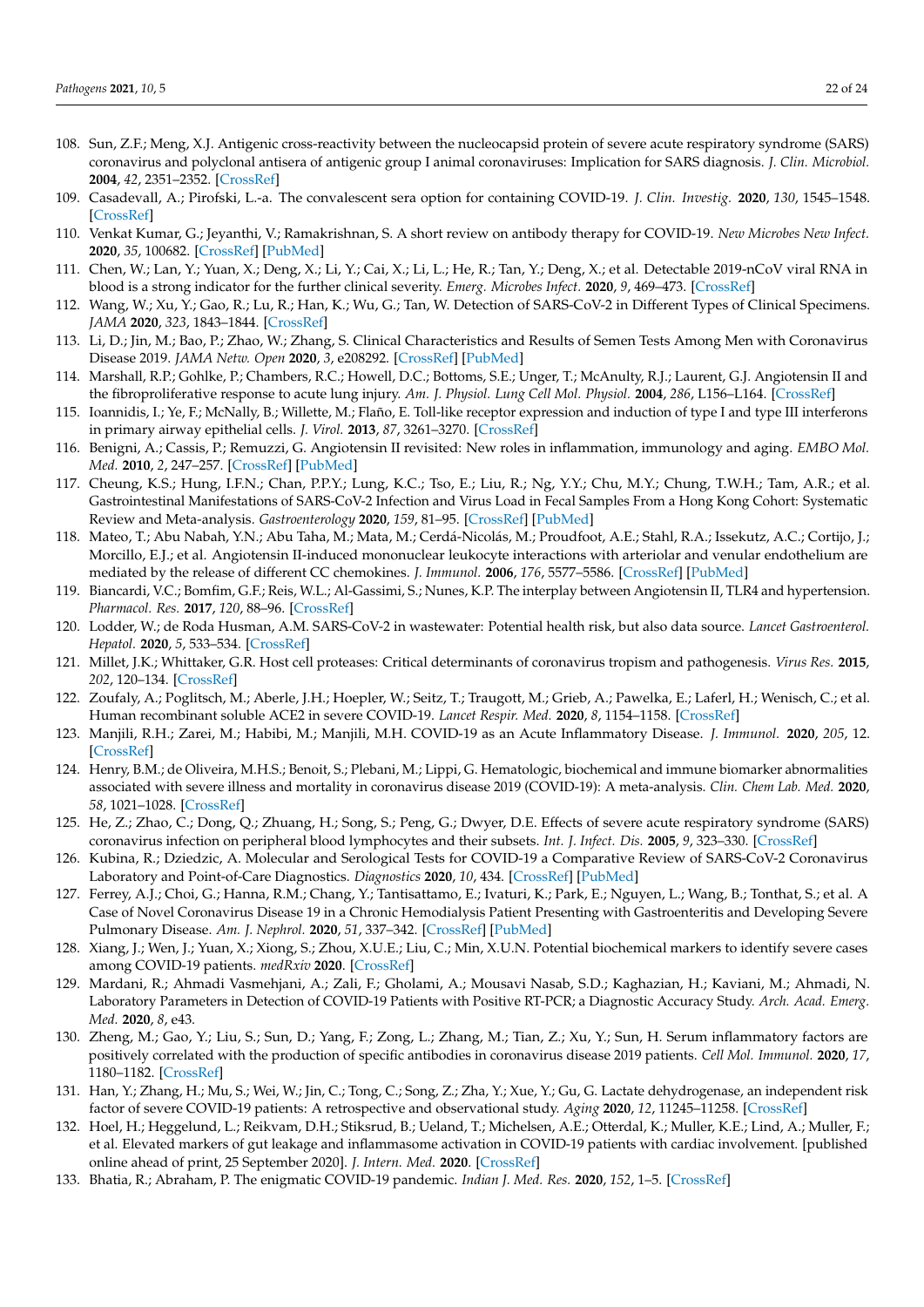- 134. Encinar, J.A.; Menendez, J.A. Potential Drugs Targeting Early Innate Immune Evasion of SARS-Coronavirus 2 via 2'-*O*-Methylation of Viral RNA. *Viruses* **2020**, *12*, 525. [CrossRef]
- 135. Schijns, V.; Lavelle, E.C. Prevention and treatment of COVID-19 disease by controlled modulation of innate immunity. *Eur. J. Immunol.* **2020**, *50*, 932–938. [CrossRef]
- 136. (COVID-19), OECD Policy Responses to Coronavirus. Treatments and a Vaccine for COVID-19: The Need for Coordinating Policies on R&D, Manufacturing and Access. Available online: https://www.oecd.org/coronavirus/policy-responses/treatments-anda-vaccine-for-covid-19-the-need-for-coordinating-policies-on-r-d-manufacturing-and-access-6e7669a9/ (accessed on 29 May 2020).
- 137. Atal, S.; Fatima, Z. IL-6 Inhibitors in the Treatment of Serious COVID-19: A Promising Therapy? *Pharmaceut. Med.* **2020**, *34*, 223–231. [CrossRef] [PubMed]
- 138. Picchianti Diamanti, A.; Rosado, M.M.; Pioli, C.; Sesti, G.; Laganà, B. Cytokine Release Syndrome in COVID-19 Patients, A New Scenario for an Old Concern: The Fragile Balance between Infections and Autoimmunity. *Int. J. Mol. Sci.* **2020**, *21*, 3330. [CrossRef] [PubMed]
- 139. Rizk, J.G.; Kalantar-Zadeh, K.; Mehra, M.R.; Lavie, C.J.; Rizk, Y.; Forthal, D.N. Pharmaco-Immunomodulatory Therapy in COVID-19. *Drugs* **2020**, *80*, 1267–1292. [CrossRef] [PubMed]
- 140. Cure, E.; Kucuk, A.; Cure, M.C. Cyclosporine therapy in cytokine storm due to coronavirus disease 2019 (COVID-19). *Rheumatol. Int.* **2020**, *40*, 1177–1179. [CrossRef] [PubMed]
- 141. Poulsen, N.N.; von Brunn, A.; Hornum, M. Cyclosporine and COVID-19: Risk or favorable? *Am. J. Transpl.* **2020**, *20*, 2975–2982. [CrossRef]
- 142. Wu, R.; Wang, L.; Kuo, H.D.; Shannar, A.; Peter, R.; Chou, P.J.; Li, S.; Hudlikar, R.; Liu, X.; Liu, Z.; et al. An Update on Current Therapeutic Drugs Treating COVID-19. *Curr. Pharmacol. Rep.* **2020**, 1–15. [CrossRef] [PubMed]
- 143. Chauhan, A.; Tikoo, A. The enigma of the clandestine association between chloroquine and HIV-1 infection. *HIV Med.* **2015**, *16*, 585–590. [CrossRef]
- 144. Perez, E.E.; Orange, J.S.; Bonilla, F.; Chinen, J.; Chinn, I.K.; Dorsey, M.; El-Gamal, Y.; Harville, T.O.; Hossny, E.; Mazer, B.; et al. Update on the use of immunoglobulin in human disease: A review of evidence. *J. Allergy Clin. Immunol.* **2017**, *139*, S1–S46. [CrossRef]
- 145. Edalatifard, M.; Akhtari, M.; Salehi, M.; Naderi, Z.; Jamshidi, A.; Mostafaei, S.; Najafizadeh, S.R.; Elham Farhadi, E.; Jalili, N.; Esfahani, M.; et al. Intravenous methylprednisolone pulse as a treatment for hospitalised severe COVID-19 patients: Results from a randomised controlled clinical trial. *Eur. Respir. J.* **2020**, *56*. [CrossRef]
- 146. Lammers, T.; Sofias, A.M. Dexamethasone nanomedicines for COVID-19. *Nat. Nanotechnol.* **2020**, *15*, 622–624. [CrossRef]
- 147. Matthay, M.A.; Thompson, B.T. Dexamethasone in hospitalised patients with COVID-19: Addressing uncertainties. *Lancet Respir. Med.* **2020**, *8*, 1170–1172. [CrossRef]
- 148. Shalhoub, S. Interferon beta-1b for COVID-19. *Lancet* **2020**, *395*, 1670–1671. [CrossRef]
- 149. Buijsers, B.; Yanginlar, C.; Maciej-Hulme, M.L.; de Mast, Q.; van der Vlag, J. Beneficial non-anticoagulant mechanisms underlying heparin treatment of COVID-19 patients. *EBioMedicine* **2020**, *59*, 102969. [CrossRef] [PubMed]
- 150. Conzelmann, C.; Müller, J.A.; Perkhofer, L.; Sparrer, K.M.; Zelikin, A.N.; Münch, J.; Kleger, A. Inhaled and systemic heparin as a repurposed direct antiviral drug for prevention and treatment of COVID-19. *Clin. Med.* **2020**, *20*, e218–e221. [CrossRef] [PubMed]
- 151. Pang, X.; Cui, Y.; Zhu, Y. Recombinant human ACE2: Potential therapeutics of SARS-CoV-2 infection and its complication. *Acta Pharmacol. Sin.* **2020**, *41*, 1255–1257. [CrossRef] [PubMed]
- 152. Roshanravan, N.; Ghaffari, S.; Hedayati, M. Angiotensin converting enzyme-2 as therapeutic target in COVID-19. *Diabetes Metab. Syndr.* **2020**, *14*, 637–639. [CrossRef] [PubMed]
- 153. Fan, Q.; Zhang, B.; Ma, J.; Zhang, S. Safety profile of the antiviral drug remdesivir: An update. *Biomed. Pharmacother.* **2020**, *130*, 110532. [CrossRef] [PubMed]
- 154. Liang, T. *Handbook of COVID-19 Prevention and Treatment*; The First Affiliated Hospital, Zhejiang University School of Medicine: Hangzhou, China, 2020.
- 155. Booth, C.M.; Matukas, L.M.; Tomlinson, G.A.; Rachlis, A.R.; Rose, D.B.; Dwosh, H.A.; Walmsley, S.L.; Mazzulli, T.; Avendano, M.; Derkach, P.; et al. Clinical features and short-term outcomes of 144 patients with SARS in the greater Toronto area. *JAMA* **2003**, *289*, 2801–2809. [CrossRef]
- 156. Khalili, J.S.; Zhu, H.; Mak, N.S.A.; Yan, Y.; Zhu, Y. Novel coronavirus treatment with ribavirin: Groundwork for an evaluation concerning COVID-19. *J. Med. Virol.* **2020**, *92*, 740–746. [CrossRef]
- 157. Tan, Q.; Duan, L.; Ma, Y.; Wu, F.; Huang, Q.; Mao, K.; Xiao, W.; Xia, H.; Zhang, S.; Zhou, E.; et al. Is oseltamivir suitable for fighting against COVID-19: In silico assessment, in vitro and retrospective study. *Bioorg. Chem.* **2020**, *104*, 104257. [CrossRef]
- 158. Agrawal, U.; Raju, R.; Udwadia, Z.F. Favipiravir: A new and emerging antiviral option in COVID-19. *Med. J. Armed Forces India* **2020**, *76*, 370–376. [CrossRef]
- 159. Shen, C.; Wang, Z.; Zhao, F.; Yang, Y.; Li, J.; Yuan, J.; Wang, F.; Li, D.; Yang, M.; Xing, L.; et al. Treatment of 5 Critically Ill Patients With COVID-19 With Convalescent Plasma. *JAMA* **2020**, *323*, 1582–1589. [CrossRef] [PubMed]
- 160. CDC. Symptoms of Coronavirus. Available online: https://www.cdc.gov/coronavirus/2019-ncov/symptoms-testing/ symptoms.html (accessed on 13 May 2020).